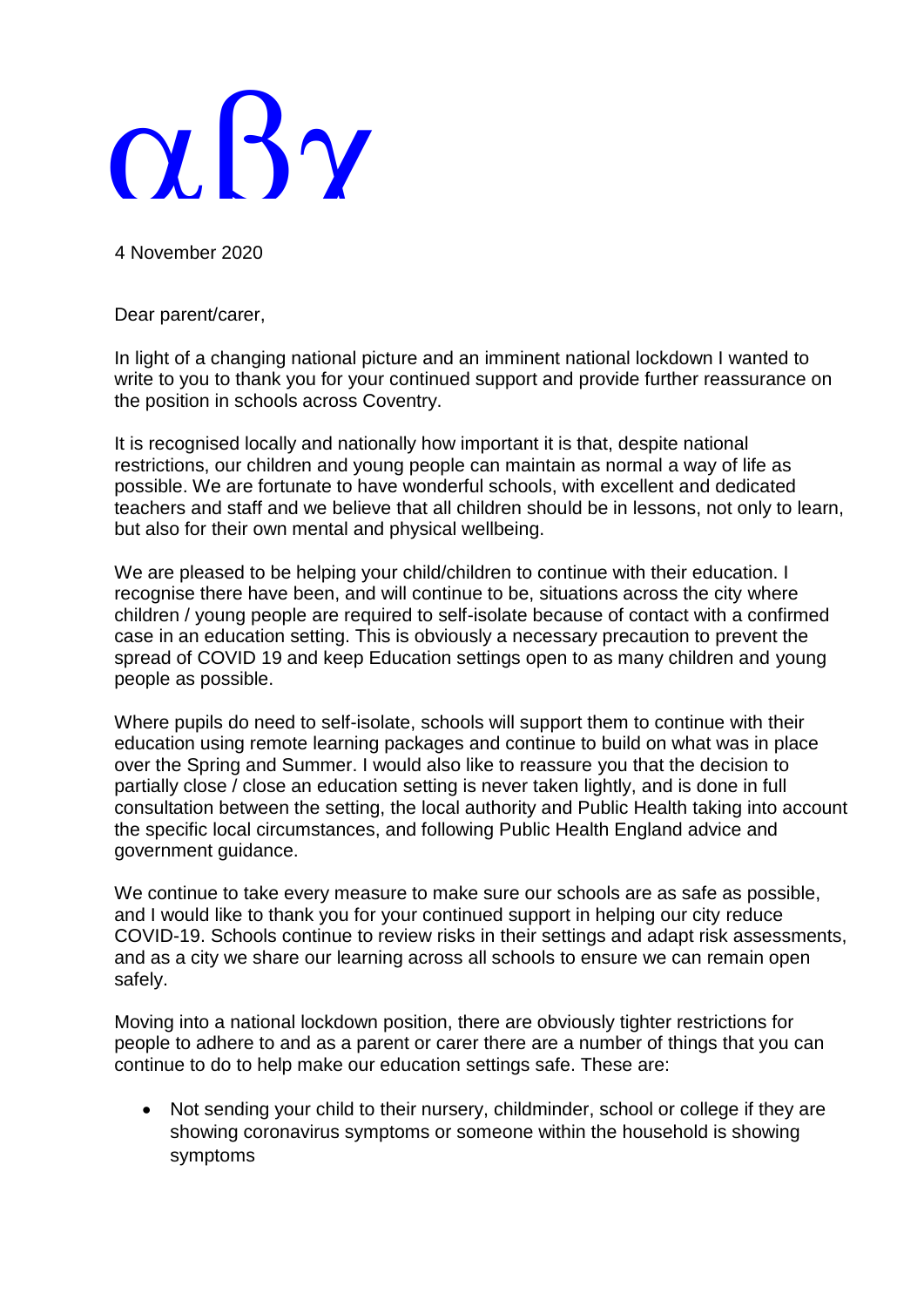- Keeping your child at home where they have been identified as having contact with a confirmed case either in school or elsewhere
- Arranging a test if you or your child develops symptoms no matter how mild and informing the nursery, childminder, school or college of the result. Although there were previous problems with testing capacity these have now been resolved
- Ensuring that the whole household isolate where a household member is awaiting a result, and continued isolation if test result is positive
- Reinforcing with your children how to wash hands, make space and minimise contact
- Adhering to the current rules and guidance (including reinforcing with older children for travel to/from school and outside school) which will help reduce transmission
- Supporting your schools by understanding and reinforcing with your children where they are required to wear face masks both in school (in line with school policy) and on public transport (including dedicated school buses)
- Adhering to the current rules when you pick up and drop off students at school sites, and ensuring you wear a facemask, maintain a 2 metre distance from other parents (including not blocking entrances, exits, or immediate areas outside of schools)

If you would like any more help and advice around COVID-19, please go to <https://www.gov.uk/coronavirus>

Yours sincerely,

K. Nelsa.

Kirston Nelson **Liz Gaulton**<br> **Director of Education & Skills Liz Gaulton** 

I Gailton

**Director of Public Health and Wellbeing**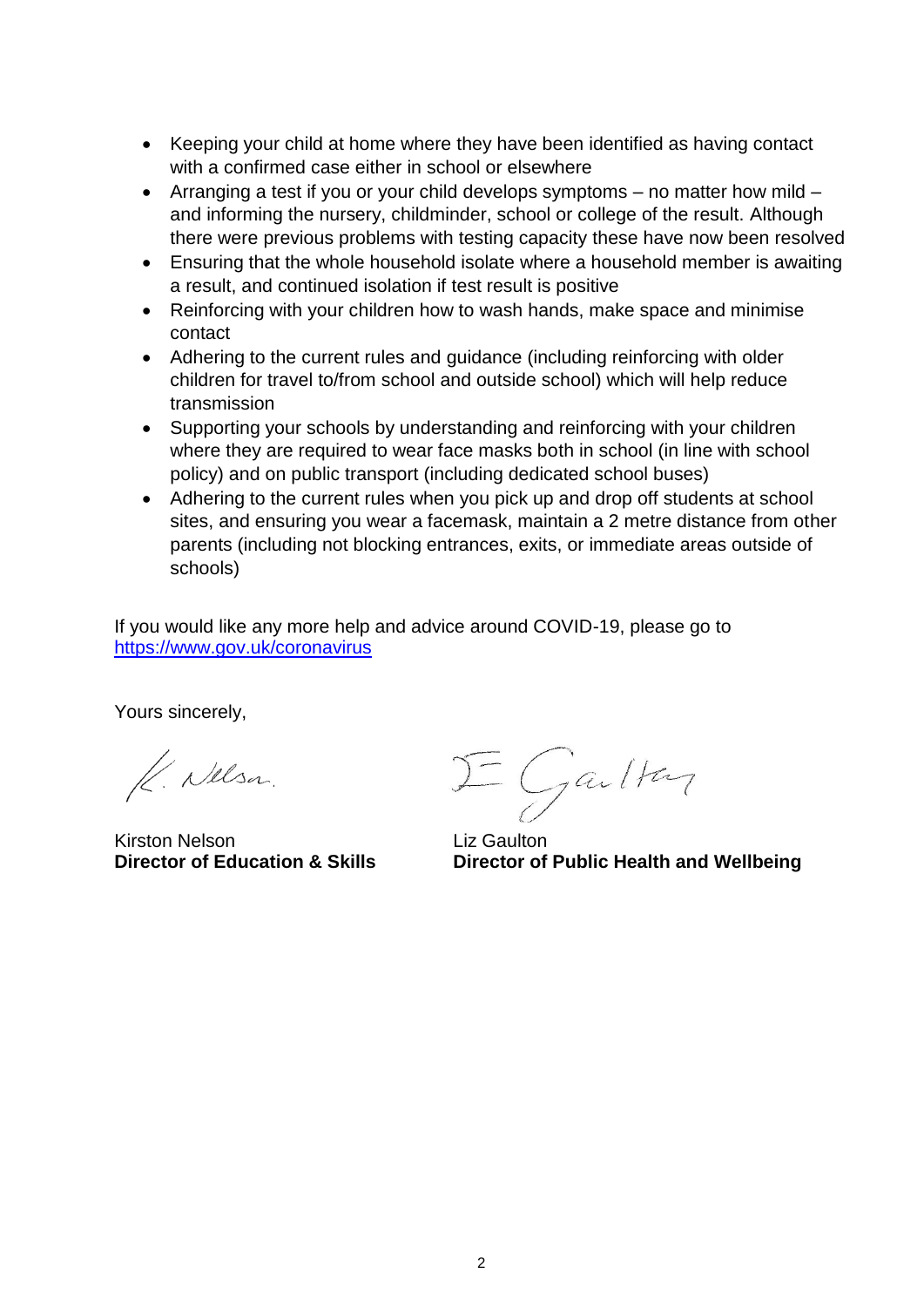

محترم والدين/ كيرييز ،

4نومبر 2020 حال ہی میں قومی تبدیلی اوراجا نک سےقومی لاک ڈاؤن کی روشی میں آپ کی مسلسل سپورٹ کا بہت شکر یہ اور کوونٹری میں تمام اسکولوں کےحالات کے بارےمیں مزیدیقین دیانی کے لیے میں آپ کوخطاککھ کررہی ہوں۔

پیدھامیاورقومی طور پرسلیم کیاجا تاہے کہ پہ کتنااہم ہے،کہ قومی پابندیوں کے باوجود،ہمارے بیچاورنوجوان کی زندگی ممکنہ طور پرمعمول پر جاری رہے۔ہم شاندار اسکولوں، بہترین اور دقف شدہ اسا تذ ہ اور عملے کے ساتھ کام کرتے ہوئے بہت خوش قسمت ہیں اورہم یقین رکھتے ہیں کہ تباق کے لیک میں ہونا چاہئے، پیصرف سکھنے کے لئے ، بلکہان کےاپنے ذہنی اورجسمانی فلاح کے لئے بھی یہ بہت ضروری ہے ۔

ہم آپ کے بچے/ پچوں کوان کی تعلیم کوجاری رکھنے میں مدد کرنے کے لئےخوش ہیں. میں تسلیم کرتی ہوں کہ وہ دارا نو جہاں بچوں/نو جوان افراد کوتعلیم کی ترتیب میں ایک تصدیق شدہ کیس کے ساتھ رابطے کی وجہ سےخود کوالگ کرنے کی ضرورت ہوتی ہے .پیرواضح طور پر COVID 19 کے پھیلاؤ کورو کنے کے لئے ایک ضروری قدم ہے تا کہ ان حالات میں بہت سے بچوں اورنو جوان لوگوں کے لئےتعلیم کوممکنہ حدتک جاری رکھ سکیں۔

جہاںطلباء کوخود کوالگ کرنے کی ضرورت ہے، اسکول انہیں اسپرنگ اورسم میں دور سے پکھنے( ریموٹ لرننگ ) کےطریقہ کارکا استعمال کرتے ہوئے ان کی تعلیم کوجاری رکھنے میں مددکریں گے۔ میں آپ کو یہ پھی یقین دہانی کراناجاہتی ہوں کہ تعلیم کی سیننگ کوچڑدوی طور پر ایک سال پر محلے کی تھیں کے شہیں کیاجا تا بلکہا سے بہت سنجیدگی سے دیکھاجا تاہےاوراس فیصلے سے پہلےمشاورت کی جاتی ہے،جس میں،مقامی اتھار ٹی اورعوامی صحت کوخصوصی طور پرمقامی حالات میں پبلک ہیلتھ انگلینڈ کےمشور ےاور گورنمنٹ کی رہنمائی میں فیصلہ کیاجا تاہے۔.

اس بات کویقینی بنانے کے لیےہم ہر ممکنہ قدم اٹھائیں گتا کہ ہمارےاسکول ممکنہ حد تک محفوظ رہیں۔ اورہمارےشہر میں 19 - COVID کوکم کرنے میں آپ کے مسلسل تعاون کے لیے بہت شکریہ۔ اسکول اپنی سیٹنگ میں ان خطرات کا جائز ہ لیتے رہیں گے ۔اوران خطرات کی تشخیص بھی جاری رکھیں گے ۔اوراپک شہر کے طور پرہم تمام اسکولوں کومحفوظ طریقے سے کھلے رہنے کے لیےاپنے پیکھنے کے عمل کوجاری رکھیں گے .

قو می لاک ڈاؤن کی پوزیشن کود یکھتے ہوئے ، یقیناً لوگوں کے لیےسخت پابندیاں لگائی گئی ہیں، لیکن یحیثیت والدین یا کئیرر کے آپ بہت سےایسے کام کرسکتے ہیں جو ہمار تعلیم کی سیٹنگ کومحفوظ رکھ سکتے ہیں، ان میں سے درج ذیل کام شامل ہیں :

 $(urdu/1)$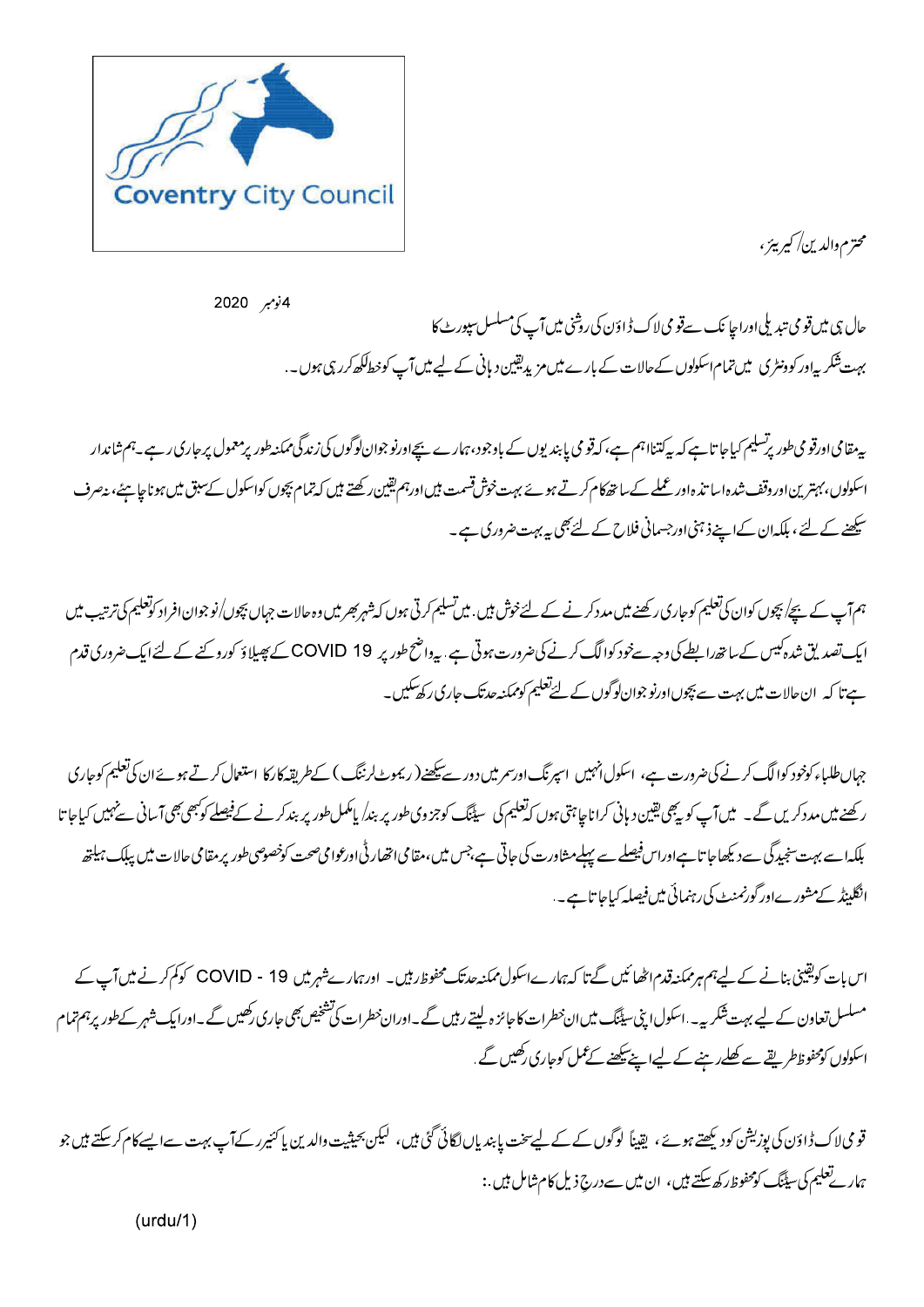- ۔<br>اگرآپ کے بیچے کوکورونادائرس کی علامات بیں پاگھر کےاندرکسی شخص کو بیعلامات بیںتو آپ اپنے بیچے کونرسری، جالڈ مانڈر،اسکول پاکا لج نہ  $\overline{\mathbb{I}}$ *کھیجیں*<br>سیمبریہ
	- اپنے بچے کوگھر پر علیحدگی میں رکھیں، جاہے دہاس فرد سے ملے ہوں جس کو کورونا کی تصدیق اسکول پاکسی اور جگہ پر ہوئی ہو۔  $\sqrt{2}$
- اگرآپ کے بیچے کوایسی علامات ہوں تواس کے لیےایک ٹیسٹ کاانتظام کریں اورنرسری، چائلڈ مائنڈر، اسکول پا کالج کوچی ٹیسٹ کی رپورٹ کی  $\sqrt{2}$ اطلاع دیں۔ اگرچہ کہ ٹیسٹ کے لیے پہلے مشکلات تھیں لیکن اب پر مسئلہ حل ہو گیاہے۔
- اگرایک گھرمیں کوئی فردٹیسٹ کی رپورٹ کاانتظارکرر ہاہےتواس بات کویقینی بنائیں کہ پور کے گھر کےلوگ گھر پر بند اعلیحدہ ربیں، اورا گرٹیسٹ کا  $\overline{\mathbb{I}}$ نتیجیٹنت آئے ۔۔۔ توت بھی گھریر ہی بندر ہیں۔
	- بچوں کو بار بار بتا ئیں کہ ہاتھ کیسے دھوئے جائیں، ایک دوسرے سے وقفہ رکھیں اورایک دوسرے کے ساتھ ملنے کوچی کم کریں۔  $\star$  $\sqrt{2}$
- موجودہ قوانین اوررہنمائی پرعمل کرنا( بشمول اسکول اوراسکول سے باہر بڑی عمر کے بچوں کے ساتھ مفرکرنا )اس طرح سے وائرس کادوسروں کو لگنے میں  $\overline{\Pi}$ کمی کی جا سکے گی۔
- اسکولوں کی حمایت کے لیےاپنے بچوں کی سمجھ بوجھ کو بڑ ھائیں اورتا کیدکریں کہ وہ اسکول میں اور بیلک ٹرانسپورٹ میں فیس ماسک (اسکول کی پالیسی  $\sqrt{2}$ کےتحت) ضروراگائیں ( جن میں اسکول کی بسیں بھی شامل ہیں )
- بچوں کواسکول میں حچوڑ نےاوران کو لینے کے لیےموجودہ قوانین پڑممل کریں،اورآپ کواس بات کویقینی بناناہے کہ آپ نےفیس ماسک لگایا ہے، دوسرے  $\overline{\mathbb{I}}$ والدین سےآپ کا 2میٹر کاوقفہ ہے، اسکول کے داخلیااورغار جی راستے کو ہند یہ کریں اوراسکول کے باہرنز دیکی جگہ پرجی کھڑے یہوں۔

اگرآپ کو COVID - 19 کے بارے میں مزید مدداور مشورہ حامیئے تو، برائے مہربانی درج ذیل ویب سائٹ دیکھیں https://www.gov.uk/coronavirus

آپ کی مخلص

كرسٹن نیکسن(Kirston Nelson) ڑائریکٹرآف ایجوکیشن ایٹداسکلز

لِرْكَاكِنُ (Liz Gaulton) ڑائریکٹرآف بیلک ہیلتھا ینڈ ویل پی انگ

 $(urdu/2)$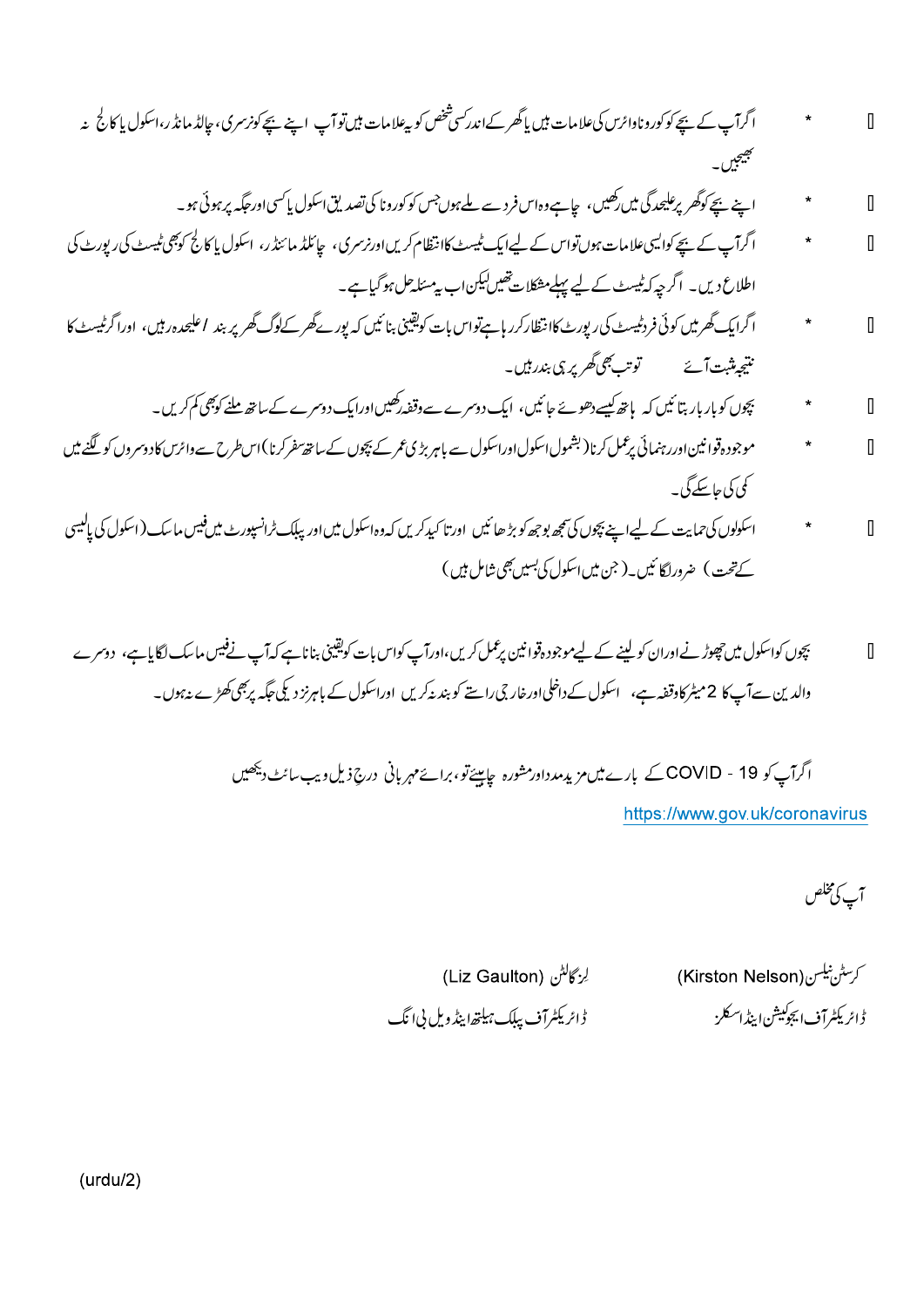

4 تشرين الثاني/نوفمبر 2020

أولياء الأمر أو مقدمي الرعاية المحترمين،

تحية وبعد،

في ضوء التغييرات األخيرة على الصعيد الوطني واقتراب موعد اإلغالق الشامل الوطني، أودّ أن أشكركم لدعمكم المستمر لنا وأن أوضّح لكم موقف المدارس في كوفنتري.

فرغم القيود التي ستفرض على الصعيد الوطني، ندرك على الصعيد المحلي والوطني أهمية محافظة أطفالنا وشبابنا على حياة يومية طبيعية قدر اإلمكان. فنحن محظوظون، إذ لدينا مدارس رائعة في كوفنتري ذات طاقم ممتاز من الموظفين والمعلمين. ونحن نؤمن بوجوب وجود أطفالنا في الصفوف يحضرون الدروس، ليس فقط بهدف التعلم، بل أيضاً للحفاظ على صحتهم العقلية ورفاههم الجسدي.

يس ّرنا مساعدة أطفالكم ليتمكنوا من االستمرار في تعليمهم. وأنا أدرك بأننا واجهنا في الماضي ومازلنا نواجه ظروف يضطر فيها الأطفال/الشباب عزل أنفسهم عند ثبوت اتصالهم بشخص ثَبُتَ إصابته بفيروس الكورونا في إطار تعليمي. فهذا تدبير احترازي ضروري لتجنّب انتشار فيروس الكورونا (كوفيد-19) وإبقاء أبواب المؤسسات التعليمية كافة مفتوحة لأكبر عدد ممكن من الأطفال والشباب.

وستقدّم المدارس الدعم للتلامذة الذين يضطرون لعزل أنفسهم وتتيح لهم فرصة التعلّم عن بعد وتعزيز ما تعلموه في فصل الربيع اً والصيف. كما أودّ أن أؤكد لكم بأنّنا لا نتخذ قرار إغلاق أي مؤسسة تعليمية إغلاقاً جزئياً أو كاملاً بسهولة، إذ نتخذه بعد مشاورات مع المؤسسة التعليمية والسلطات المحلية وقسم الصحة العامة، مع مراعاة الظروف المحلية ونصائح قسم الصحة العامة في إنكلترا واإلرشادات الحكومية بهذا الشأن.

وأوكدّ لكم بأننا سنستمر في أخذ كل التدابير الالزمة لضمان بقاء مدارسنا آمنة وسالمة قدر المستطاع وأودّ أن أشكركم لدعمكم المستمر في مساعدة مدينتا على الحدّ من انتشار فيروس الكورونا (كوفيد-19). وفي هذا السياق، ستستمر المدارس في مراجعة المخاطر في مؤسساتها وتبنّي إجراءات تقييم المخاطر، كما ستسعى السلطات المحلية في المدينة في مشاركة ما نتعلمه مع جميع المدارسة لضمان بقاء أبوابها مفتوحة.

فقد ترتّب على انتقالنا إلى مرحلة اإلغالق الشامل الوطني قيوداً جديدة يتعين على الناس االلتزام بها، وبصفتكم أولياء أمر أو مقدمي الرعاية، يمكنكم تبني عدد من اإلجراءات التي ستساهم في إبقاء مؤسساتنا التعليمية آمنة. وهذه اإلجراءات هي:

عدم إرسالكم أطفالكم إلى الحضانة، أو مربية األطفال، أو المدرسة أو الكلية في حال ظهرت عليهم أو على أي شخص آخر يقيم معهم أي من أعراض فيروس الكورونا.

- إبقاء أطفالكم في المنزل في حال تبيّن لكم أنهم كانوا على اتصـال مع شخص آخر ثبُتَ أن لديه الفيروس، في حال كان ذلك في المدرسة أو مكان آخر.
- الترتيب إلجراء اختبار في حال ظهرت عليكم أو على أطفالكم أعراض فيروس الكورونا مهما كانت خفيفة - وإخبار الحضانة، أو مربية الأطفال، أو المدرسة أو الكلية. وتجدر الإشارة هنا، أنه رغم مواجهتنا في الماضي لمشاكل من ناحية القدرة على إجراء االختبار، فقد نجحنا في ح ّل هذه المشاكل.
	- ضمان التزام جميع أفراد األسرة بإجراءات العزل عندما يكون أحدهم في انتظار نتيجة اختبار فيروس الكورونا، والبقاء في العزل في حال كانت نتيجة االختبار إيجابية.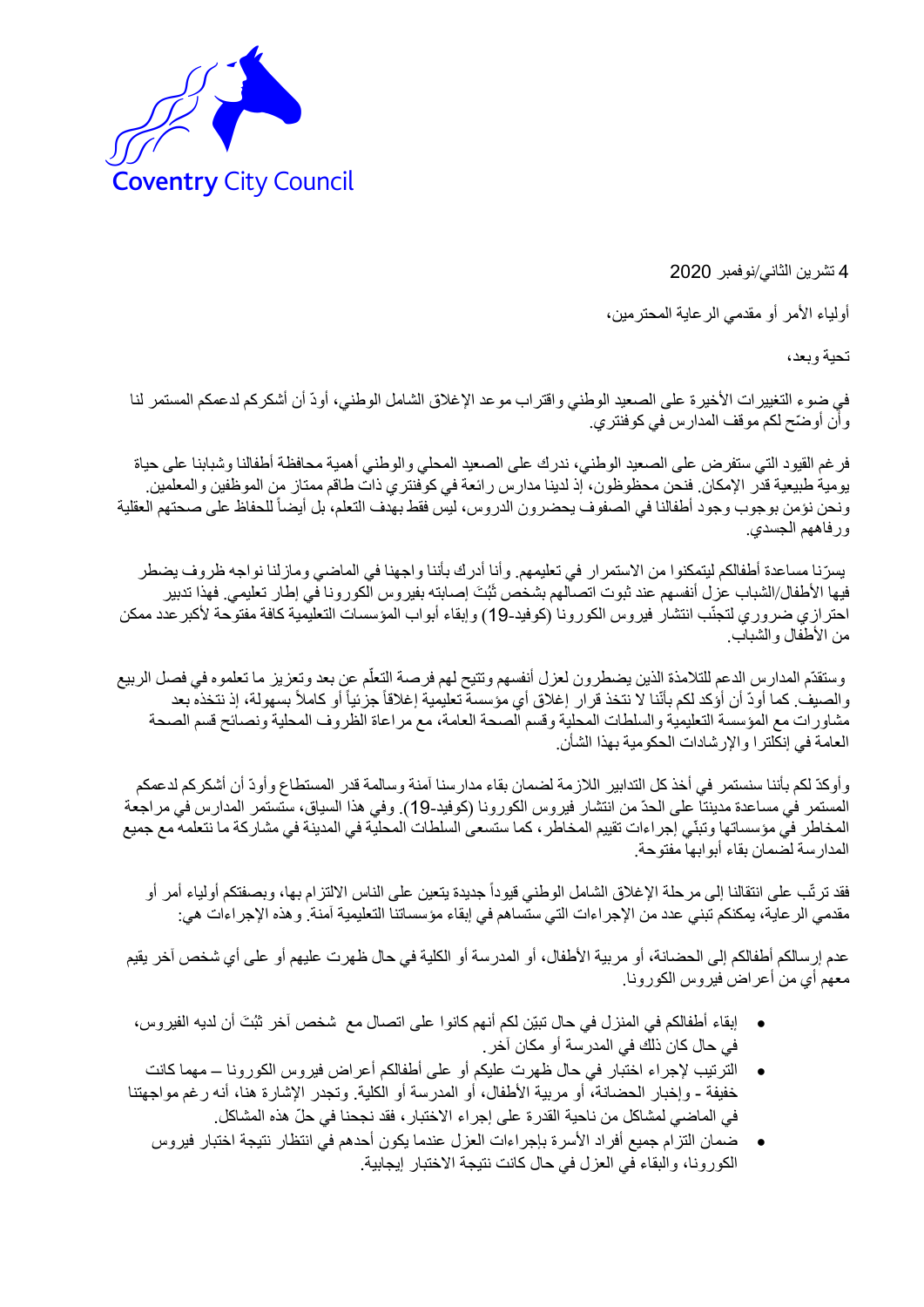- تعليم أطفالكم كيف يجب أن يغسلوا أيديهم، وتذكيرهم بأهمية التباعد االجتماعي والتقليل من االتصال باآلخرين.
	- الالتزام بالقوانين والتعليمات (بما في ذلك تذكير الأطفال الأكبر سنأ بأهمية توخي الحرص والسلامة عند الذهاب أو العودة من المدرسة وخارج المدرسة) ما سيساعد في الحدّ من انتشار الفيروس.
	- تقديم الدعم للمدارس من خالل فهمكم فهماً كامال،ً أنتم وأطفالكم، أين يتعين وضع غطاء الوجه الوقائي في المدرسة (فيما يتوافق مع سياسة المدرسة) وعند استخدام وسائل النقل العامة، بما في ذلك تلك الخاصة بالمدرسة.
- االلتزام بالقوانين الحالية عندما تأخذون أطفالكم إلى المدرسة والتأكد من استخدامكم قناع الوجه الوقائي، والالتزام بمسافة المترين بينكم وبين أولياء الأمر الأخرين (وذلك يشتمل على عدم سدّ المداخل أو المخارج أو المناطق خارج المدارس مباشرة).

إذا كنتم تودّون الحصول على المساعدة أو المشورة في ما يتعلق بفيروي الكورونا )كوفيد19-( الرجاء زيارة الموقع <https://www.gov.uk/coronavirus>

مع فائق التقدير واالحترام،

**ليز غولتون كيرستون نيلسون**

K. Nelsa.

<mark>كيرستون نيلسون</mark><br>مدير قسم التعليم والمهارات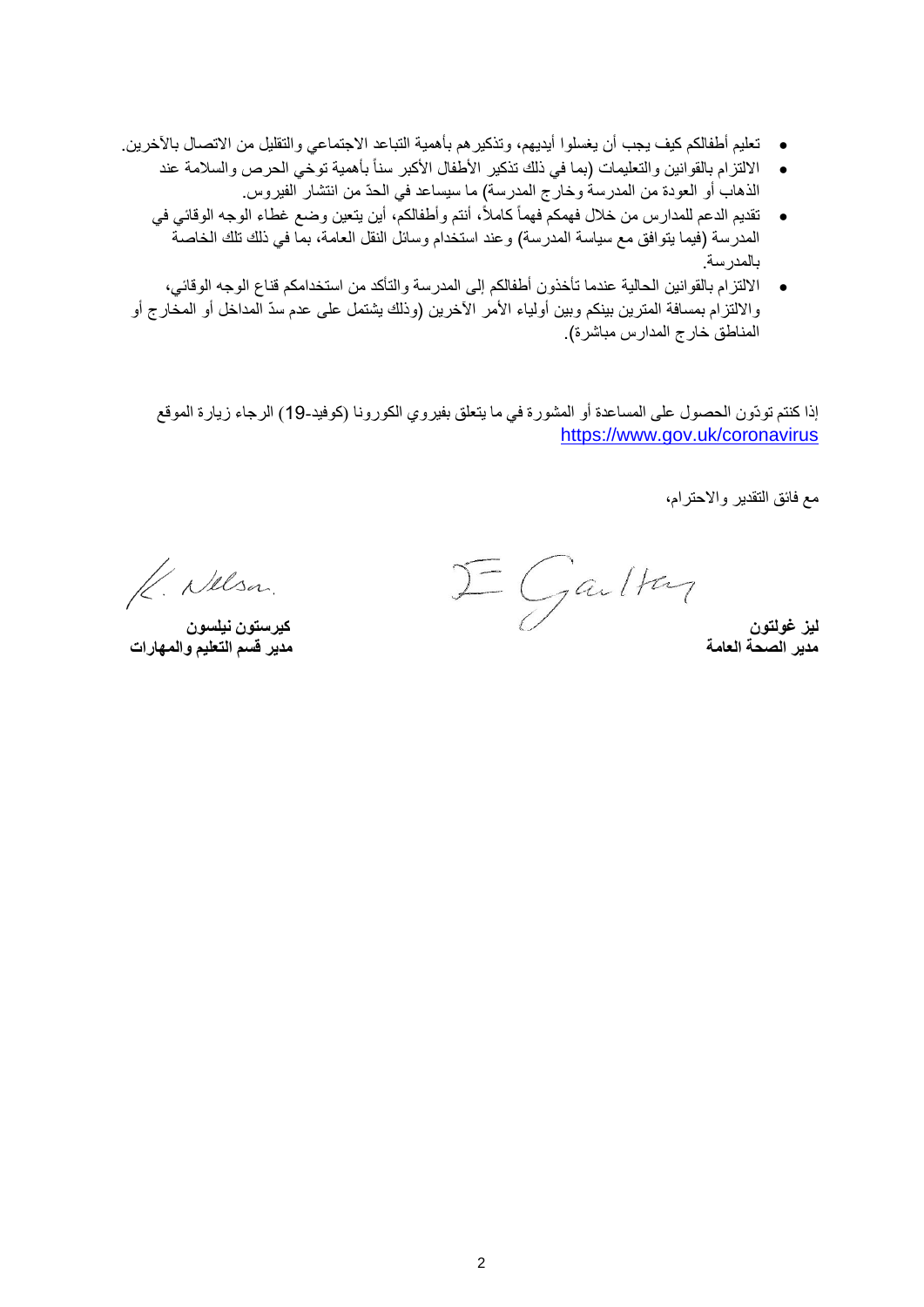

Gentile genitore / tutore,

Alla luce di un quadro nazionale mutevole e di un imminente blocco nazionale, volevo scrivervi per ringraziarvi del vostro continuo supporto e offrire ulteriore rassicurazione sulla posizione nelle scuole di Coventry.

È riconosciuto a livello locale e nazionale quanto sia importante che, nonostante le restrizioni nazionali, i nostri bambini e giovani possano mantenere uno stile di vita il più normale possibile. Siamo fortunati ad avere scuole meravigliose, con insegnanti e personale eccellenti e dedicati e crediamo che tutti i bambini dovrebbero essere a lezione, non solo per imparare, ma anche per il proprio benessere mentale e fisico.

Siamo lieti di aiutare suo figlio /a a continuare la sua istruzione. Riconosco che ci sono state e continueranno ad esserci situazioni in tutta la città in cui si esige che i bambini / giovani sono tenuti ad auto-isolarsi a causa del contatto con un caso confermato in un contesto educativo. Questa è ovviamente una precauzione necessaria per prevenire la diffusione del COVID 19 e mantenere le strutture educative aperte al maggior numero possibile di bambini e giovani.

Laddove gli alunni devono auto-isolarsi, le scuole li supporteranno per continuare la loro istruzione utilizzando pacchetti di apprendimento a distanza e continueranno a costruire su ciò che era in atto durante la primavera e l'estate. Vorrei anche rassicurarvi che la decisione di chiudere parzialmente / chiudere un ambiente scolastico non è mai presa alla leggera, ed è fatta in piena consultazione tra l'istituto, l'autorità locale e la Autorità di Salute Pubblica tenendo conto delle circostanze locali specifiche e seguendo le raccomandazioni di Public Health England e le direttive del governo.

Continuiamo a prendere ogni misura per assicurarci che le nostre scuole siano il più sicure possibile e vorrei ringraziarla per il suo continuo supporto nell'aiutare la nostra città a ridurre COVID-19. Le scuole continuano a recensire i rischi nei loro ambienti e ad adattare le valutazioni dei rischi, e come città condividiamo il nostro apprendimento tra tutte le scuole per assicurarci di poter rimanere aperti in modo sicuro.

Entrando in una posizione di lockdown (blocco) nazionale, ci sono ovviamente restrizioni più severe a cui le persone devono aderire, e come genitore o tutore ci

sono una serie di cose che potete continuare a fare per contribuire a rendere sicuri i nostri ambienti educativi. Queste sono: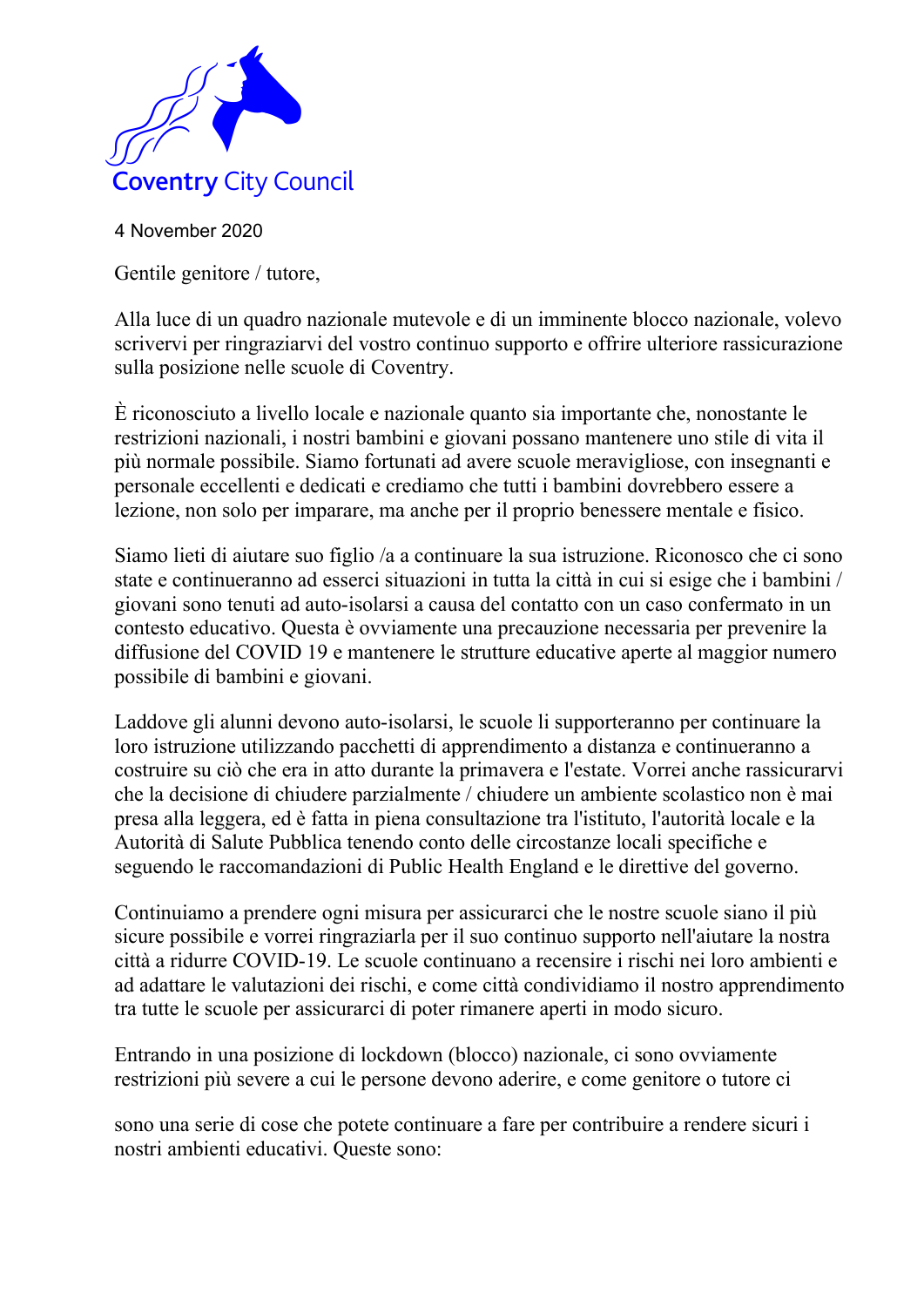· Non mandare suo figlio all'asilo nido, la bambinaia, scuola o all'università se lui/lei o qualcuno all'interno della famiglia mostra sintomi di coronavirus

· Tenere vostro/a figlio/a a casa laddove sia stato identificato di essere stato in contatto con un caso confermato, sia questo a scuola o altrove

· Organizzare un test se lei o suo figlio/a sviluppate sintomi- non importa quanto lievie informare l'asilo nido, la babysitter, la scuola o l'università del risultato. Sebbene ci sono stati precedenti problemi con la capacità/disponibilità di test, questi sono stati ormai risolti

· Garantendo che l'intera famiglia si isoli dove un membro della famiglia è in attesa di un risultato, e continuare l'isolamento se il risultato del test è positivo.

· Consolidare con i suoi bambini come lavarsi le mani, fare spazio e ridurre al minimo il contatto

· Aderire alle regole e direttive attuali (incluso rafforzare con i bambini più grandi sui viaggi dalla / verso la scuola ed all'infuori dalla scuola) il che contribuirà a ridurre la trasmissione

· Appoggiare le vostre scuole comprendendo e rafforzando con i suoi figli/e dove loro sono tenuti a indossare la mascherina sia a scuola (in linea con la politica della scuola) che sui mezzi pubblici (compresi gli scuolabus dedicati)

· Aderite alle regole attuali quando prendete e lasciate gli studenti nei siti scolastici, e assicuratevi di indossare una mascherina, mantenendo una distanza di 2 metri dagli altri genitori (incluso il divieto di bloccare ingressi, uscite o aree immediate al di fuori delle scuole)

Se siete interessati ad ottenere ulteriore aiuto e consigli su COVID-19, per favore vada a https://www.gov.uk/coronavirus

Cordiali saluti,

https://www.gov.uk/coronavirus

K. Nelsa.

 $K$ . Nelson  $\mathcal{I} = \int a \sqrt{a} \sqrt{b^2+a^2}$ 

**Director of Education & Skills Director of Public Health and Wellbeing**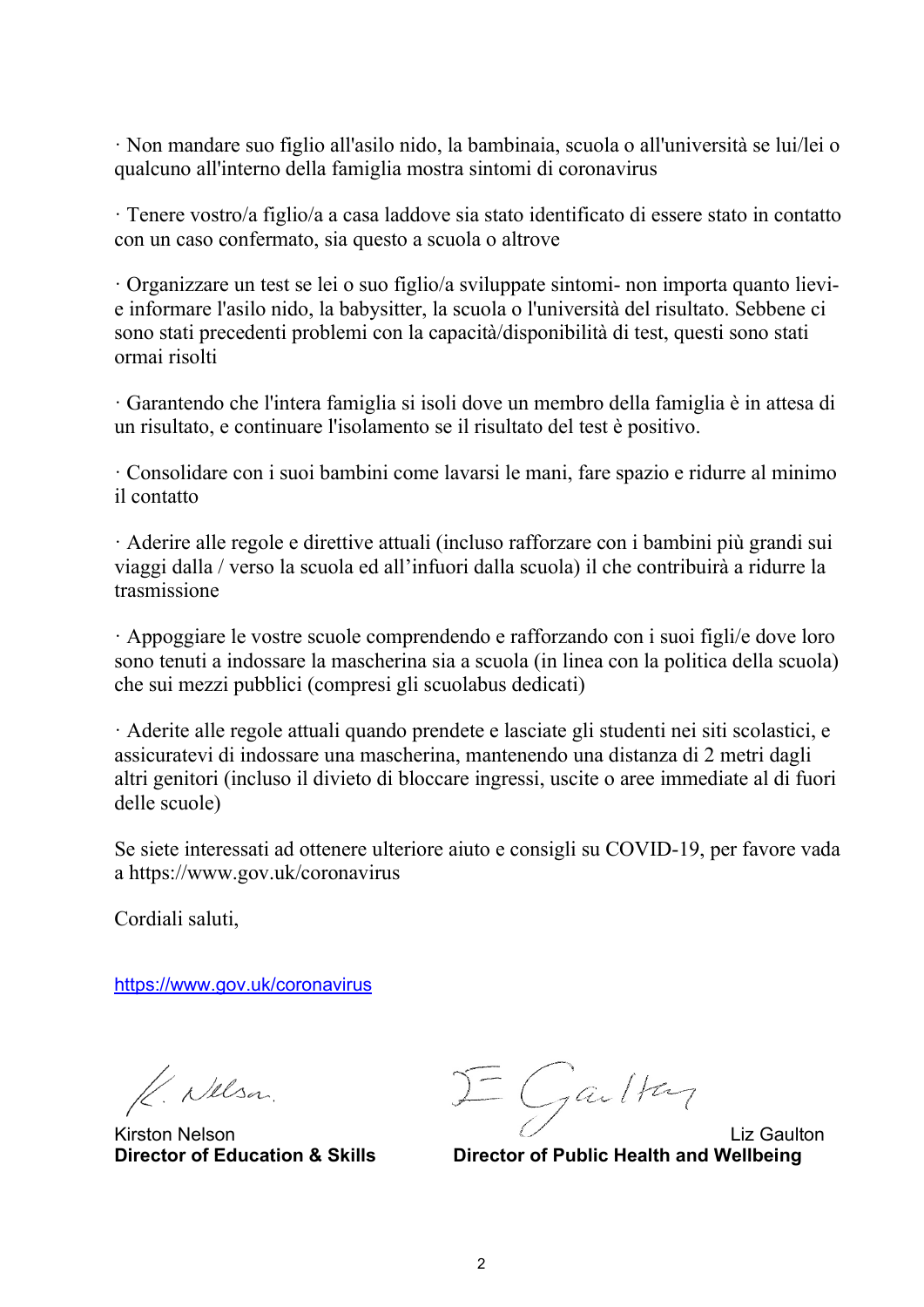

4 مانگی یانزده 2020

ئازيزانم باوان / ئەو كەسانەي جاوديرى دەكەن.

بههۆی گورانكاری وێنهی نیشتیمانی وداخستنی ههموو وهلاتهكه به ئمم نیزیكانه, من ویستم نامهیهك بۆتان بنووسم تا سوپاسی ئێوه بکهم بو پالپشتی کردنی بهردهوام وبو دابین کردنی دلّنیایی زیاتر دمربارهی شویّن له قوتابخانه له سهرانسهری شاری کوفینتری. به شێویهکی ناوچهیی ونیشتیمانی پیّ دەزانین که ئەوه چەند گرنگه له سەرەرایی ئەو سنوورداریانه مندالْهکانی ئێمه وکەسانی گەنج تا

بتوانن ژيانى ئاسايى خۆيان بپارێزن. ئێمه زۆر خۆشبەختين كه قوتابخانەى زۆر باش هەمانە لەگەلّ مامۆستا وكارمەندانى زۆر زۆر باش وپابەند وئەم لە ئەو باوەريەداين كە پێويستە ھەموو منداڵەكان لە ناو پۆل بن, نەك تەنھا بۆ فێربوون بەلام ھەروەھا بۆ تەندروستى دەروونى وجەستيى ئەوانش.

ئيّمه خوّشحالين كه يارمەتى مندالْ / مندالْهكانى ئيّوه بدەين بوّ بەردەوام بوون له خويّندن. من بيّ دەزانم كه هنديك حالەت هەيّنه وبەردەوام روو دەدەن له سەرانسەرى شارەكە كە يێويست دەكات مندالەكان خۆيان جيا بكانەوە بەھۆى پەيوەندى لەگەلْ كەسەكى تووش بووي له ناو پروسهي خوێندن. ئمم به رووني كارمكي گرنگه بۆ رێ گرتن له بهلاوو بوونهوهي ڤايروسي كورونا وتا پرووسهي خوێندن به كراوەيي بمێنيت بۆ زۆربەي منداللەكان.

كاتي كه خويّندكارمكان بِيْويستيان به خوّ جيا كردنهوه دهبيّت, فوتابخانه باليشتي له ئهوان دمكات بوّ بهردهوام بوون لهگهلّ خويّندن به بهکارهێنانی رێگایی فێربوونی دووردوه وبەرددوام بن له جێبهجێ کردنی ئەو شتانەی که دروست کراود له ماودی بههار وهاوین ههروهها من حمز دمكهم ئيّوه دلّنيا بكهم كه بريارى داخستنى بهشهك يان ههموو پرووسهى خويّندن قهت به سووكى وملانهگرتووه وئمو کراوه به ئامۆژگاری تەواو لەگەلّ پروسەيي خويندن ودەسەلاتي ناوجەيي وتەندروستي گشتي به رەجاو کردني بارودۆخي تايبەتي ناوچەكە وبەگوێرەى ئامۆژگاريەكانى تەندروستى گشتى ئنگلترا ورێنماييەكانى حكومەت.

ئيمه بەردەوام دەبين له حێبەجیٚ کردنی ھەموو پێوانەکان تا دڵنيا بين له سەلاّمەتى فوتابخانەکەی خۆمان ومن حەز دەکەم سوپاسى ئيوه بكهم بوّ پالپشتى كردنى بەردەوام له يارمەتى دانى شارەكەمان بوّ كەم كردنى ڤايروسى كورونا. فوتابخانەكان بەردەوامن له هەنسەنگاندنى مەترسيەكان لە ناو شوێنەكەيان وھەنسەنگاندنى مەترسى جێبەجێ دەكەن ووەك شارەك ئێمە ڧێربوونى خۆمان هاوبهش دهكهين له سهرانسهري ههموو فوتابخانهكان تا دلّنيا بين كه ئيّمه دهتوانين به سهلاّمهتي كراوه بمينين.

گۆاستنەوه بۆ قوناغى داخستنى ھەموو وەلاتەكە, بەراستى سنوورى توندتر ھەينە سەر خەلك بۆ جێبەجێ كردن ووەك باوكەك يان جاودێرهك ژمارهيهك له شت هەينه كە يێويسته بەردەوام بى له جێبەجێ كردنى تا يارمەتى ئێمە بدەى بۆ ياراستنى سەلاّمەتى خويندن. ئەوانە وەك خوارەوەن:

- مندالی خوّت نهشینه داینگه یان فوتابخانه یان کوّلیّژ ئهگهر ئهو نیشانهی تووش بوون به فایروسی کورونا ههبیّت یان ههر كەسەك لە ناو خێزانەكە نيشانەى ئەو ڧياروسە ھەبێت
- مندالٌ خوّت له مالٌ بهيّله كاتي كه دمستنيشان دمكريّت كه ئهو بهيومندي ههبووه لهگهلٌ كهسهكي تووش بووي له فوتابخانه يان له شوێنهکي تر .
- بشکنین بوّ مندالّی خوّت بکه ئهگهر ئهو نیشانهی تووش بوون به فایروسی کورونا ههبیّت هیچ کیّشه نیه ئهگهر ئهو نيشانانه سوك بن يان توند بن - وپێويسته داينگو يان فوتابخانه يان كۆلێژ ئاگادار بكەن دەربارەى دەرنجامى پشكنينهكه, هەرچەندە كێشەى قەرەبالەغى لەسەر پشكنين ھەبوو بەلام ئێستا ئەو كێشەيە چارەسەر كراوە.
- يێويسته ههموو خێزانهكه خۆيان جيا بكهنهوه كاتي كه يهكهك له خێزانهكه جاومرواني دمرنجامي يشكنين دمكات ودميێت بەردەوام بن له خۆ جيا كردنەوه ئەگەر دەرنجامى پشكنين پوزەتيڤ بێت.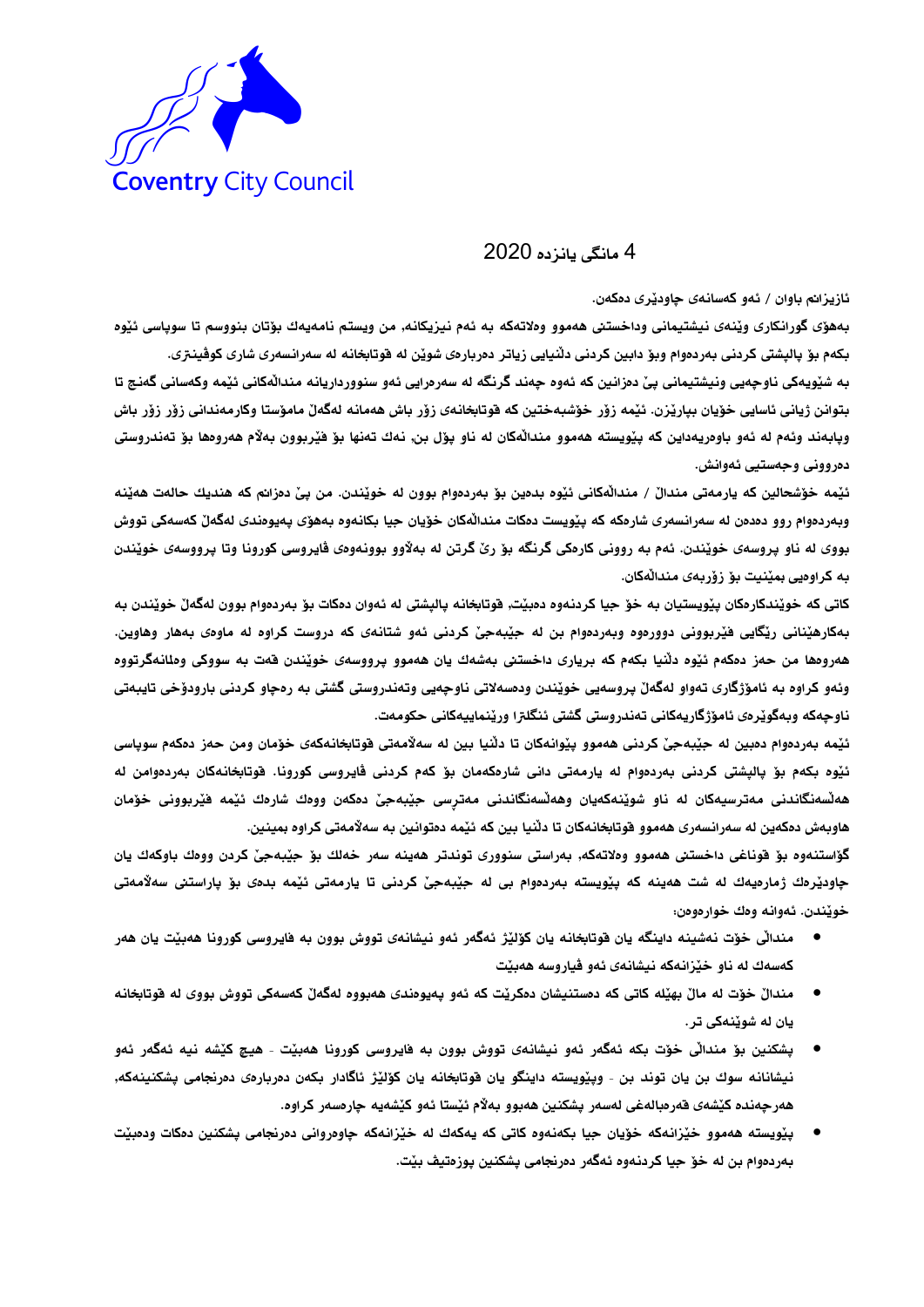- مندالْهكاني خوّت فيْر بكه جون دمستي خوّيان بيشوون وريّكا بكانهوه ويهيومندي كهم بكانهوه.
- پابهند بوون به ياسا وريّنماييهكاني ئيّستا (هەر وەك هاتوو وچوو كردن لهگەلّ مندالّي گەورە تر بۆ فوتابخانه وله فوتابخانه) كه هاوكارى بۆ كەم كردنى گۆاستنەوە دەكات
- پالپشتی کردنی فوتابخانه به ریّگایی تیگهیشتن وحٖیٚبهحیٰ کردن لهگهلْ مندالْهکان خوّت که له حِی شویْنهك بیْویسته ئهو دهمامك بهكار بينن له ناو فوتابخانه (به گويْرهى ياسايهكانى فوتابخانه) وله گۆاستنهوهى گشتى (هەر وەك پاسهكانى قوتابخانه).
- پابەند بوون به ياسا ورێنماييەكانى ئێستا كاتى منداڵەكەت دەھينى يان دەبەى بۆ فوتابخانە ويێويستە تۆ دەمامك بەكار بينين وخوّت 2 مەتر دور بكەي لە خەلكى تر (ھەر وەك نەگرتنى ريّگا ودەروازەكان يان شويننەكان دەوروبەرى قوتابخانە)

ئهگەر حەزت له يارمەتى زياتر وئامۆژگارى زياتر ھەبيّت دەربارەي ڤايروسى كورونا, تكايه سەرەدانى ئەو ماليەرەيە بكە

https://www.gov.uk/coronavirus

لەگەلْ ريْزمدا .........

 $\Sigma$  Garlton

K. Nelsa.

الميزا كوّلتون مستقرر المستقرر المستقرر المستقرر المستقرر المستقرر المستقرر المستقرر المستقرر المستقرر المستقر<br>المستقرر المستقرر المستقرر المستقرر المستقرر المستقرر المستقرر المستقرر المستقرر المستقرر المستقرر المستقرر ال رزامو نَ ريةَر ط روم ريةَر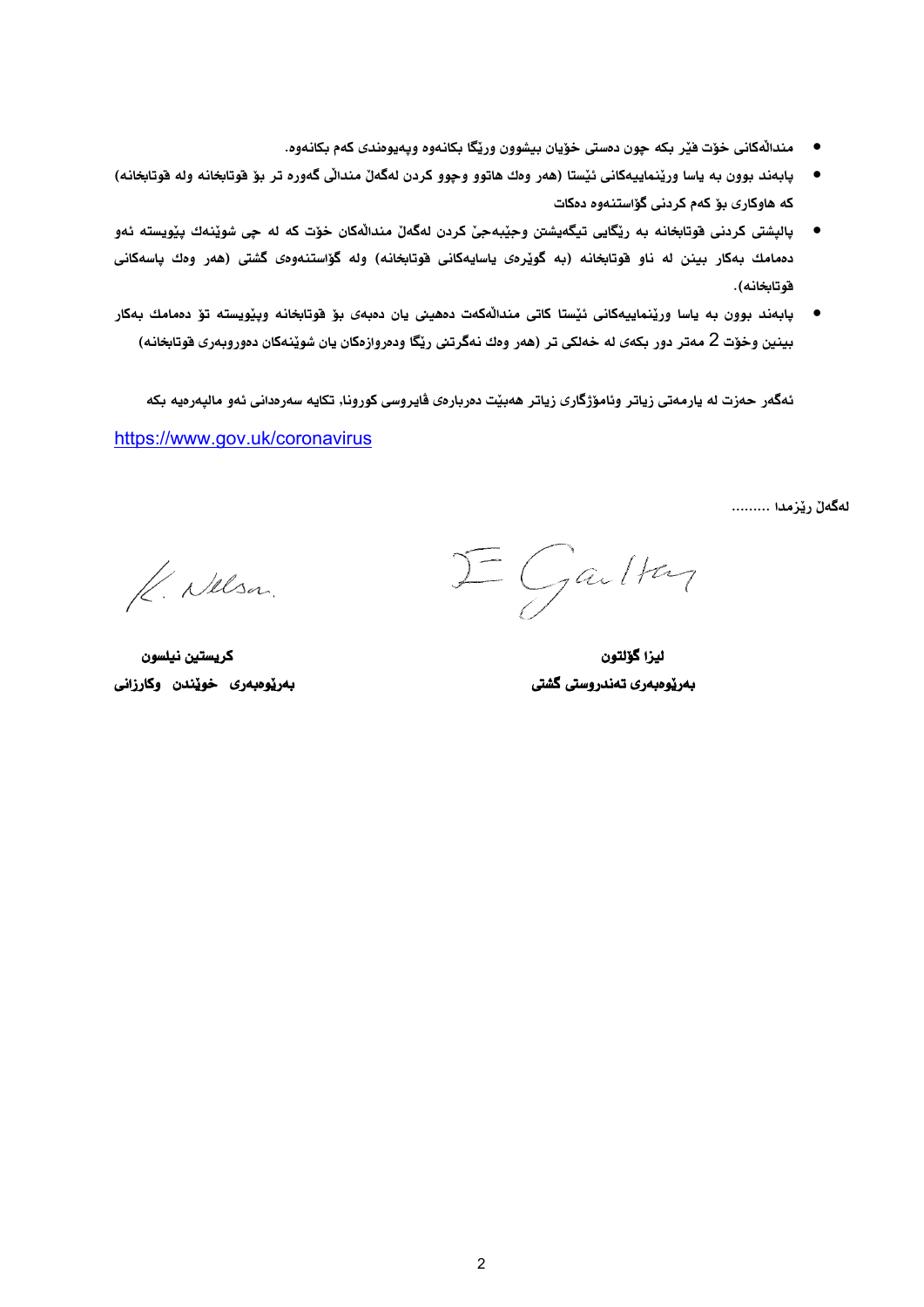

Szanowny Rodzicu/Opiekunie,

W świetle zmieniającej się sytuacji w kraju oraz nadciągającego lockdownu piszemy do Państwa, aby podziękować za Wasze nieustające wsparcie oraz zapewnić Państwa co do sytuacji szkół w Coventry.

Pomimo krajowych obostrzeń, zarówno na szczeblu lokalnym, jak i krajowym rozpoznaje się, jak ważne jest to, aby nasze dzieci i młodzież mogły zachować jak najbardziej normalne życie. Mamy szczęście posiadać cudowne szkoły ze znakomitymi i oddanymi nauczycielami i personelem oraz uważamy, że wszystkie dzieci powinny być na lekcjach, nie tylko po to, aby się uczyć, ale również dla ich własnego dobrego samopoczucia psychicznego i fizycznego.

Cieszymy się, że pomagamy Państwa dziecku/dzieciom w kontynuowaniu edukacji. Zdajemy sobie sprawę z tego, że w mieście istniały i będą istniały sytuacje, w których będzie wymagało się od dzieci / młodzieży, aby poddały się samoizolacji z powodu kontaktu z potwierdzonym przypadkiem w miejscu nauczania. To jest oczywiście konieczny środek ostrożności zapobiegający rozprzestrzenianiu się COVID 19 oraz utrzymaniu szkół otwartych dla jak największej liczby dzieci.

W sytuacjach, w których uczniowie będą musieli poddać się samoizolacji, otrzymają od szkół pomoc w kontynuowaniu edukacji przy wykorzystaniu zestawów do zdalnego nauczania oraz w dalszym oparciu o to, co obowiązywało wiosną i latem. Chcielibyśmy również zapewnić Państwa, że decyzja o częściowym zamknięciu / zamknięciu szkół jest zawsze traktowana poważnie i jest następstwem obszernych konsultacji pomiędzy szkołami, władzami lokalnymi i Wydziałem Zdrowia Publicznego przy uwzględnieniu konkretnych okoliczności lokalnych, zgodnie z zaleceniami Wydziału Zdrowia Publicznego Anglii oraz wytycznymi rządu.

Nadal stosujemy wszystkie środki mające na celu zapewnienie w szkołach jak największego bezpieczeństwa i chcielibyśmy podziękować Państwu za Wasze nieustające wsparcie, aby pomóc naszemu miastu w redukcji COVID-19. Szkoły w swoim środowisku w dalszym ciągu dokonują przeglądu ryzyka, dostosowują ocenę ryzyka, a jako miasto przekazujemy naszą wiedzę wszystkim szkołom, aby upewnić się, że możemy pozostać otwarci w bezpieczny sposób.

Postawieni w sytuacji krajowego lockdownu, ludzie muszą oczywiście stosować się do ostrzejszych restrykcji, a jako rodzice czy opiekunowie możecie Państwo kontynuować wykonywanie pewnych czynności, które pomogą nam w zapewnieniu bezpieczeństwa w szkołach. Sa to: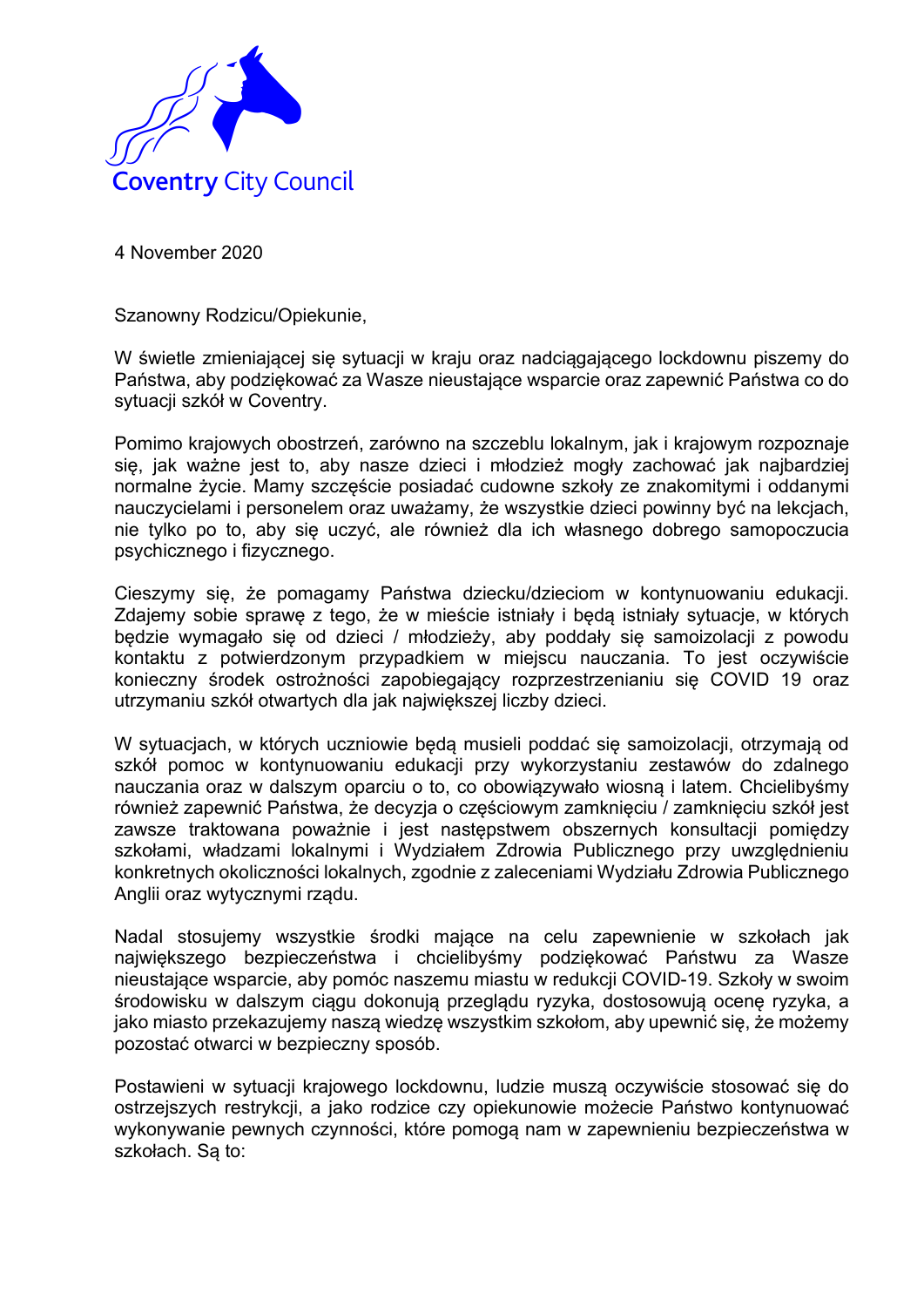- nieposyłanie dziecka do przedszkola, opiekunki, szkoły, college'u, jeżeli przejawia ono objawy koronawirusa lub ktoś z domowników ma takie objawy.
- Zatrzymanie dziecka w domu, jeżeli ustali się, że miało ono kontakt z potwierdzonym przypadkiem w szkole lub w innym miejscu.
- Umówienie się na test, jeżeli u Państwa, bądź Państwa dziecka pojawią się objawy, bez względu na to, jak będą one łagodne oraz poinformowanie przedszkola, opiekunki, szkoły, college'u o wyniku. Wcześniejsze problemy dotyczące przeprowadzania testów zostały już rozwiązane.
- Dopilnowanie tego, aby wszyscy domownicy poddali się izolacji, podczas gdy jeden z domowników oczekuje na wyniki i kontynuowali izolację w przypadku wyniku pozytywnego.
- Ugruntowanie u dzieci sposobu mycia rąk, zachowania odległości oraz zminimalizowania kontaktu.
- Przestrzeganie obecnych zasad i wytycznych (w tym wspieranie starszych dzieci w przemieszczaniu się do/ze szkoły oraz poza szkołą), co pomoże zredukować transmisję.
- Wspieranie szkół poprzez znajomość oraz ugruntowanie u dzieci tematu noszenia maseczek zarówno w szkole (zgodnie z regulaminem szkolnym) oraz w transporcie publicznym (w tym wyznaczonych autobusach szkolnych).
- Przestrzeganie obecnych zasad podczas odbierania i przyprowadzania uczniów ze/do szkoły oraz dopilnowanie noszenia maseczek, zachowania 2- metrowej odległości od pozostałych rodziców (w tym nieblokowanie wejść, wyjść oraz najbliższej okolicy szkoły).

Jeżeli chcielibyście Państwo uzyskać dalszej pomocy oraz porady dotyczącej COVID-19, prosimy odwiedzić stronę https://www.gov.uk/coronavirus

Z poważaniem,

K. Nelsa.

Kirston Nelson **Liz Gaulton i Umiejętności**

 $\equiv$  Gailton

**Dyrektor Wydziału Edukacji Dyrektor Wydziału Zdrowia Publicznego**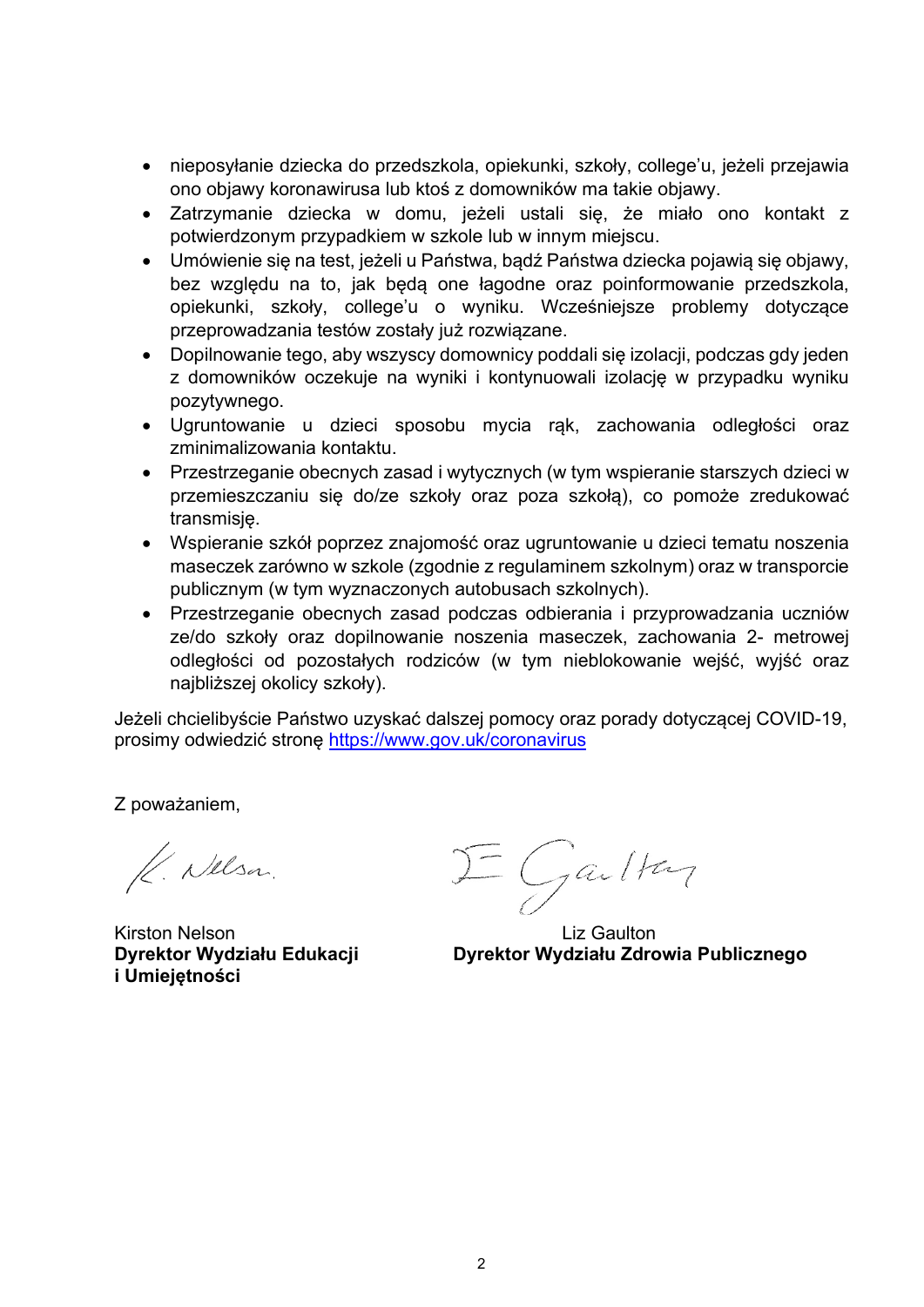

4 ਨਵੰਬਰ 2020

ਪਿਆਰੇ ਮਾਪੇ/ਕੇਅਰਰ.

ਇੱਕ ਬਦਲ ਰਹੀ ਰਾਸ਼ਟਰੀ ਤਸਵੀਰ ਅਤੇ ਆਉਣ ਵਾਲੇ ਰਾਸ਼ਟਰੀ ਲਾਕਡਾਊਨ(ਬੰਦ) ਦੇ ਮੱਦੇਨਜ਼ਰ ਤਹਾਡੇ ਵੱਲੋਂ ਲਗਾਤਾਰ ਸਪੋਰਟ ਦੇਣ ਦੇ ਲਈ ਤਹਾਡਾ ਧੰਨਵਾਦ ਕਰਨ ਅਤੇ ਕੌਵੈਂਟਰੀ ਭਰ ਦੇ ਸਕਲਾਂ ਦੀ ਸਥਿਤੀ ਦੇ ਬਾਰੇ ਹੋਰ ਭਰੋਸਾ ਦੇਣ ਵਾਸਤੇ ਮੈਂ ਤਹਾਨੂੰ ਲਿਖਣਾ ਚਾਹੁੰਦੀ ਸੀ ।

ਰਾਸ਼ਟਰੀ ਪਾਬੰਦੀਆਂ ਦੇ ਬਾਵਜਦ ਵੀ ਇਹ ਬਹੁਤ ਜ਼ਰੂਰੀ ਹੈ ਕਿ ਸਾਡੇ ਬੱਚੇ ਅਤੇ ਨੌਜਵਾਨ ਲੋਕ ਜਿੰਨਾ ਸੰਭਵ ਹੋ ਸਕੇ ਜੀਵਨ ਦਾ ਢੰਗ ਆਮ ਰੱਖ ਸਕਣ, ਇਸਦੀ ਮਨਜ਼ੂਰੀ ਸਥਾਨਿਕ ਅਤੇ ਰਾਸ਼ਟਰੀ ਤੌਰ ਤੇ ਦਿੱਤੀ ਗਈ ਹੈ । ਅਸੀਂ ਖ਼ੁਸ਼ਕਿਸਮਤ ਹਾਂ ਕਿ ਸਾਡੇ ਕੋਲ ਬਹੁਤ ਵਧੀਆ ਸਕੂਲ ਹਨ, ਜਿਨ੍ਹਾਂ ਵਿੱਚ ਉੱਤਮ ਅਤੇ ਸਮਰਪਿਤ ਅਧਿਆਪਕ ਅਤੇ ਸਟਾਫ ਹੈ ਅਤੇ ਸਾਨੂੰ ਵਿਸ਼ਵਾਸ ਹੈ ਕਿ ਸਾਰੇ ਬੱਚੇ ਆਪਣੇ ਸਬਕ(ਲੈਸਨਾਂ) ਵਿੱਚ ਹੋਣ, ਸਿਰਫ ਪੜ੍ਹਨ ਵਾਸਤੇ ਹੀ ਨਹੀਂ, ਬਲਕਿ ਆਪਣੀ ਮਾਨਸਿਕ ਅਤੇ ਸਰੀਰਿਕ ਭਲਾਈ ਦੇ ਲਈ ਵੀ ।

ਤਹਾਡੇ ਬੱਚੇ/ਬੱਚਿਆਂ ਦੀ ਪੜਾਈ ਵਿੱਚ ਮਦਦ ਜਾਰੀ ਰੱਖਣ ਦੇ ਨਾਲ਼ ਅਸੀਂ ਖ਼ੁਸ਼ ਹਾਂ । ਮੈਂ ਜਾਣਦੀ ਹਾਂ ਕਿ ਸ਼ਹਿਰ ਭਰ ਵਿੱਚ ਅਜਿਹੇ ਹਲਾਤ ਰਹਿ ਚੱਕੇ ਹਨ. ਅਤੇ ਅੱਗੇ ਵੀ ਹੋਣਗੇ. ਜਿੱਥੇ ਕਿ ਆਪਣੀ ਪੜ੍ਹਾਈ ਵਾਲੀ ਥਾਂ ਤੇ ਕਿਸੇ ਕੌਵਿਡ (ਕਨਫਰਮ) ਕੇਸ ਵਾਲੇ ਵਿਅਕਤੀ ਦੇ ਸੰਪਰਕ ਵਿੱਚ ਆਉਣ ਕਰਕੇ ਬੱਚਿਆਂ/ਨੌਜਵਾਨ ਲੋਕਾਂ ਨੂੰ ਆਪਣੇ ਆਪ ਨੂੰ ਅਲੱਗ(ਸੈਲਫ ਆਇਸੋਲੇਟ) ਰੱਖਣ ਦੀ ਜ਼ਰੂਰਤ ਹੋਵੇਗੀ । ਇਹ ਸਪੱਸ਼ਟ ਤੌਰ ਤੇ ਇੱਕ ਜ਼ਰੂਰੀ ਸਾਵਧਾਨੀ ਹੈ ਤਾਂਕਿ ਕੌਵਿਡ 19 (COVID-19) ਦੇ ਫੈਲਣ ਤੋਂ ਬਚਾਓ ਕਰਨ ਅਤੇ ਪੜ੍ਹਾਈ ਵਾਲੀਆਂ ਥਾਵਾਂ ਨੂੰ ਜਿੰਨਾ ਸੰਭਵ ਹੋ ਸਕੇ ਵੱਧ ਤੋਂ ਵੱਧ ਬੱਚਿਆਂ ਅਤੇ ਨੌਜਵਾਨ ਲੋਕਾਂ ਲਈ ਖੱਲਾ ਰੱਖਿਆ ਜਾ ਸਕੇ ।

ਜਿੱਥੇ ਬੱਚਿਆਂ ਨੂੰ ਸੈਲਫ ਆਇਸੋਲੇਟ ਕਰਨ ਦੀ ਲੋੜ ਹੈ, ਉੱਥੇ ਸਕੂਲ ਰਿਮੋਟ ਲਰਨਿੰਗ ਪੈਕੇਜਾਂ(ਘਰ ਬੈਠ ਕੇ ਪੜਾਈ ਕਰਨ ਵਾਲੇ ਪੈਕ) ਦਾ ਇਸਤੇਮਾਲ਼ ਕਰਕੇ ਉਨਾਂ ਦੀ ਪੜਾਈ ਵਿੱਚ ਮਦਦ ਕਰਨਾ ਜਾਰੀ ਰੱਖਣਗੇ ਅਤੇ ਉਸੇ ਤਰਾਂ ਵਧਣਾ ਜਾਰੀ ਰੱਖਣਗੇ ਜਿਸ ਤਰਾਂ ਸਪਰਿੰਗ(ਜਨਵਰੀ–ਅਪੈਲ) ਅਤੇ ਸਮਰ(ਅਪੈਲ–ਜਲਾਈ) ਵਿੱਚ ਸੀ । ਮੈਂ ਤਹਾਨੂੰ ਭਰੋਸਾ ਦੇਣਾ ਚਾਹੁੰਦੀ ਹਾਂ ਕਿ ਪੜਾਈ ਵਾਲੀਆਂ ਥਾਵਾਂ ਨੂੰ ਅੱਧੂਰਾ/ਪੂਰਾ ਬੰਦ ਕਰਨ ਦੇ ਫੈਸਲੇ ਨੂੰ ਕਦੇ ਵੀ ਹਲਕੇ ਵਿੱਚ ਨਹੀਂ ਲਿਆ ਜਾਂਦਾ, ਬਲਕਿ ਇਹ ਫੈਸਲਾ ਪੜਾਈ ਵਾਲੀ ਥਾਂ ਅਤੇ ਸਥਾਨਿਕ ਅਦਾਰੇ(ਲੋਕਲ ਅਥਾਰਟੀ) ਦੀ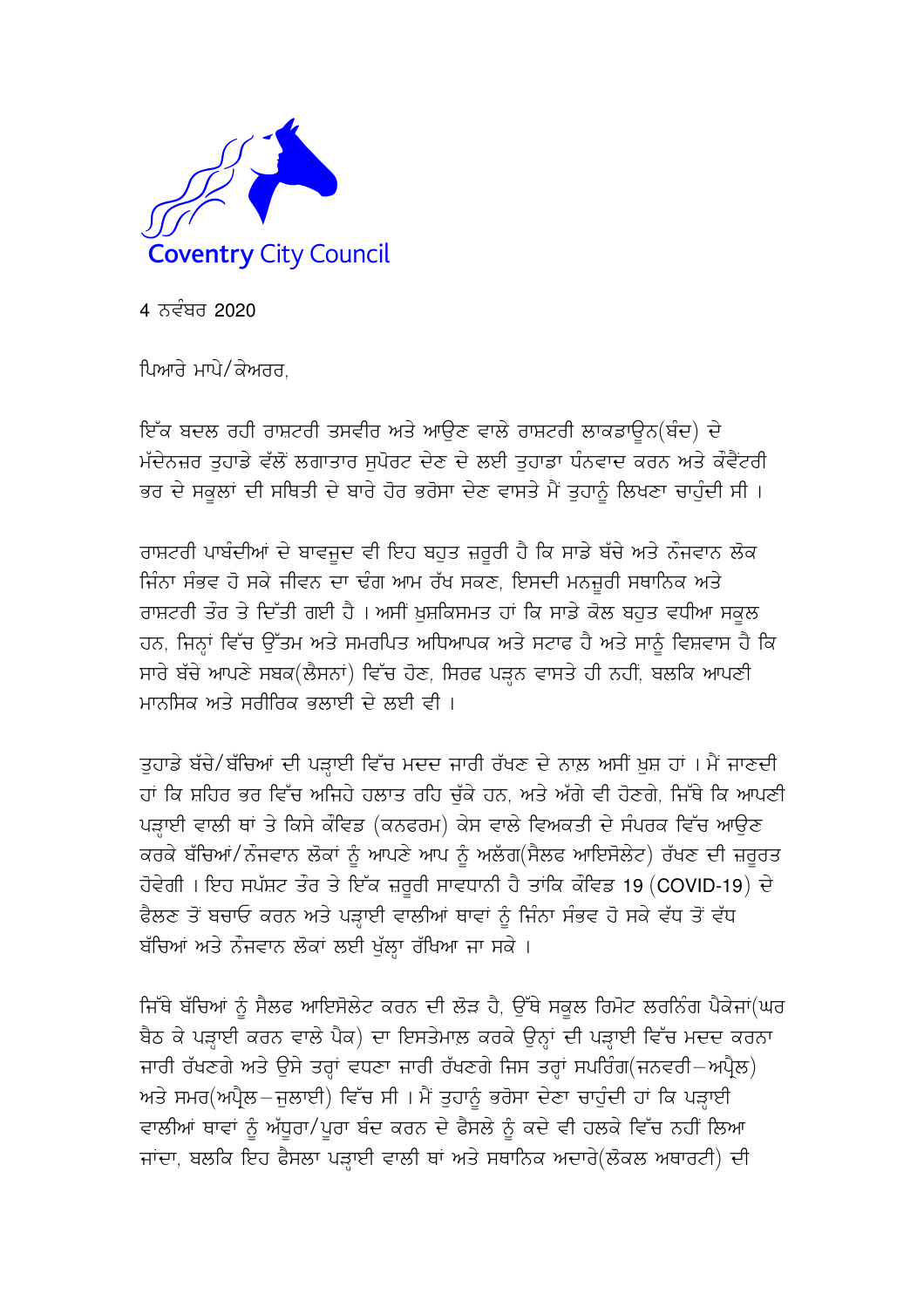ਪੂਰੀ ਆਪਸੀ ਸਲਾਹ ਨਾਲ, ਖ਼ਾਸ ਸਥਾਨਿਕ ਹਾਲਾਤਾਂ ਨੂੰ ਧਿਆਨ ਵਿੱਚ ਰੱਖਦੇ ਹੋਏ ਜਨਤਾ ਦੀ ਸੇਹਤ, ਪਬਲਿਕ ਹੈੱਲਥ ਇੰਗਲੈਂਡ ਦੀ ਸਲਾਹ ਅਤੇ ਸਰਕਾਰ ਦੇ ਨਿਰਦੇਸ਼ਾਂ ਅਨਸਾਰ ਲਿਆ ਜਾਂਦਾ ਹੈ ।

ਜਿੰਨਾ ਸੰਭਵ ਹੋ ਸਕੇ ਅਸੀਂ ਸਾਡੇ ਸਕੂਲਾਂ ਨੂੰ ਸੁਰੱਖਿਤ ਬਨਾਉਣ ਦੇ ਲਈ ਜਤਨ ਕਰਨਾ ਜਾਰੀ ਰੱਖਾਂਗੇ ਅਤੇ ਜੋ ਮਦਦ ਤੁਸੀਂ ਆਪਣੇ ਸ਼ਹਿਰ ਵਿੱਚੋਂ ਕੌਵਿਡ 19 (COVID-19) ਘਟਾਉਣ ਲਈ ਕੀਤੀ ਹੈ ਉਸਦੇ ਵਿੱਚ ਤਹਾਡੀ ਲਗਾਤਾਰ ਸਪੋਰਟ ਦੇਣ ਵਾਸਤੇ ਮੈਂ ਤਹਾਡਾ ਧੰਨਵਾਦ ਕਰਨਾ ਚਾਹੁੰਦੀ ਹਾਂ । ਆਪਣੇ ਸਕੂਲਾਂ ਦੇ ਵਿੱਚ ਸਕੂਲ ਵਾਲੇ ਖ਼ਤਰੇ ਦਾ ਮੁਆਇਨਾ(ਰਿਵਿਊ) ਕਰਨਾ ਜਾਰੀ ਰੱਖਣ ਅਤੇ ਉਸਦੇ ਅਨਕਲ ਰਿਸਕ ਅਸੈਸਮੈਂਟਾਂ(ਖ਼ਤਰੇ ਦਾ ਮਲਾਂਕਣ) ਕਰਨ, ਅਤੇ ਇਹ ਪੱਕਾ ਕਰਨ ਦੇ ਲਈ ਕਿ ਅਸੀਂ ਸੁਰੱਖਿਅਤ ਖੁੱਲੇ ਰਹਿ ਸਕੀਏ, ਇੱਕ ਸ਼ਹਿਰ ਦੇ ਨਾਤੇ ਅਸੀਂ ਆਪਣੀ ਸਿੱਖਿਆ ਸ਼ਹਿਰ ਭਰ ਦੇ ਸਕੂਲਾਂ ਨਾਲ ਸਾਂਝੀ ਕਰੀਏ ।

ਰਾਸ਼ਟਰੀ ਲੌਕਡਾਊਨ ਦੇ ਹਾਲਾਤਾਂ ਵਿੱਚ ਆਉਣ ਨਾਲ, ਹੁਣ ਸਪੱਸ਼ਟ ਤੌਰ ਤੇ ਸਖ਼ਤ ਪਬੰਦੀਆਂ ਲਗਾਈਆਂ ਹਨ ਜਿਨ੍ਹਾਂ ਦੀ ਪਾਲਣਾ ਲੋਕਾਂ ਨੂੰ ਕਰਨੀ ਹੋਵੇਗੀ ਅਤੇ ਇੱਕ ਮਾਪਾ ਜਾਂ ਕੇਅਰਰ ਹੋਣ ਦੇ ਨਾਤੇ ਤੁਸੀਂ ਕਾਫੀ ਸਾਰੀਆਂ ਅਜਿਹੀਆਂ ਚੀਜ਼ਾਂ ਕਰਨੀਆਂ ਜਾਰੀ ਰੱਖ ਸਕਦੇ ਹੋ ਜਿਨ੍ਹਾਂ ਦੀ ਮਦਦ ਦੇ ਨਾਲ ਸਾਡੀ ਸਿੱਖਿਆ ਵਾਲੀਆਂ ਥਾਵਾਂ ਨੰ ਸਰੱਖਿਅਤ ਰੱਖਿਆ ਜਾ ਸਕਦਾ ਹੈ । ਇਨ੍ਹਾਂ ਵਿੱਚ ਸਾਮਿਲ ਹੈ<sup>.</sup>

- ਜੇਕਰ ਤੁਹਾਡੇ ਬੱਚੇ ਨੂੰ ਕਰੋਨਾ ਵਾਇਰਸ ਦੇ ਲੱਛਣ ਹੋਣ ਜਾਂ ਤੁਹਾਡੇ ਘਰ ਵਿੱਚ ਕਿਸੇ ਵਿਅਕਤੀ ਨੂੰ ਕਰੋਨਾ ਵਾਇਰਸ ਦੇ ਲੱਛਣ ਹੋਣ ਤਾਂ ਆਪਣੇ ਬੱਚੇ ਨੂੰ ਨਰਸਰੀ, ਚਾਈਲਡ ਮਾਈਂਡਰ, ਸਕਲ ਜਾਂ ਕਾਲਜ ਨਾ ਭੇਜੋ ।
- ਜਦੋਂ ਤੁਹਾਡੇ ਬੱਚੇ ਨੂੰ ਆਪਣੀ ਪੜ੍ਹਾਈ ਵਾਲੀ ਥਾਂ ਤੇ ਜਾਂ ਕਿਤੇ ਹੋਰ ਕਿਸੇ ਕੌਵਿਡ ਕੇਸ ਵਾਲੇ ਵਿਅਕਤੀ ਦੇ ਸੰਪਰਕ ਵਿੱਚ ਆਉਣ ਬਾਰੇ ਪਤਾ ਲੱਗਿਆ ਹੋਵੇ ਤਾਂ ਉਦੋਂ ਆਪਣੇ ਬੱਚੇ ਨੂੰ ਘਰ ਹੀ ਰੱਖੋ ।
- ਜੇਕਰ ਤਹਾਨੂੰ ਜਾਂ ਤਹਾਡੇ ਬੱਚੇ ਨੂੰ ਕੋਈ ਲੱਛਣ ਹੋਣ ਤਾਂ ਟੈੱਸਟ ਦਾ ਪਬੰਧ ਕਰੋ−ਭਾਵੇਂ ਲੱਛਣ ਹਲਕੇ ਜਿਹੇ ਹੀ ਹੋਣ – ਅਤੇ ਇਸਦੇ ਨਤੀਜੇ ਦੀ ਜਾਣਕਾਰੀ ਨਰਸਰੀ, ਚਾਈਲਡਮਾਈਂਡਰ, ਸਕਲ ਜਾਂ ਕਾਲਜ ਨੂੰ ਦਿਓ । ਹਾਲਾਂਕਿ ਟੈੱਸਟ ਕਰਨ ਦੀ ਸਮਰੱਥਾ ਦੇ ਨਾਲ ਪਹਿਲਾਂ ਕੁਝ ਮਸ਼ਕਲਾਂ ਸਨ ਪਰ ਹੁਣ ਇਨ੍ਹਾਂ ਦਾ ਹੱਲ ਕਰ ਲਿਆ ਗਿਆ ਹੈ ।
- ਜੇਕਰ ਕਿਸੇ ਘਰ ਵਿੱਚ ਕੋਈ ਮੈਂਬਰ ਆਪਣੇ ਨਤੀਜੇ ਦੀ ਉਡੀਕ ਕਰ ਰਿਹਾ ਹੈ, ਤਾਂ ਇਹ ਪੱਕਾ ਕੀਤਾ ਜਾਵੇ ਕਿ ਉਸ ਘਰ ਦੇ ਸਾਰੇ ਲੋਕ ਆਪਣੇ ਆਪ ਨੂੰ ਆਈਸੋਲੇਟ(ਅਲੱਗ) ਰੱਖਣ ਅਤੇ ਜੇਕਰ ਨਤੀਜਾ ਹਾਂ ਵਿੱਚ (ਪੌਜ਼ੀਟਿਵ) ਆਉਂਦਾ ਹੈ ਤਾਂ ਆਈਸੋਲੇਸ਼ਨ ਜਾਰੀ तते ।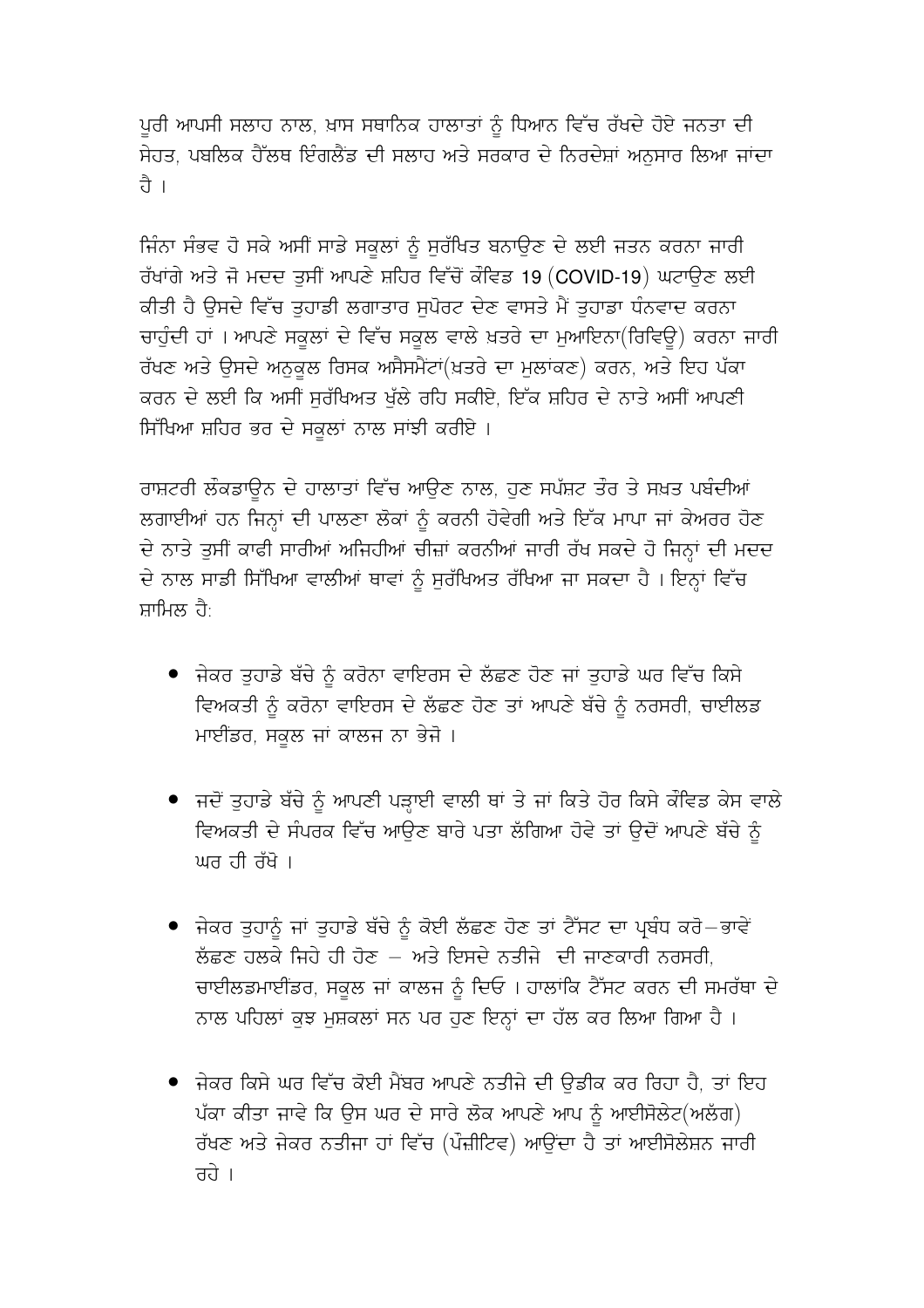- ਆਪਣੇ ਬੱਚਿਆਂ ਨੂੰ ਹੱਥ ਧੋਣ, ਦੂਰੀ ਰੱਖਣ ਅਤੇ ਘੱਟੋ ਘੱਟ ਸੰਪਰਕ ਰੱਖਣ ਬਾਰੇ ਪੱਕਾ ਕਰੋ
- ਚਾਲੂ ਨਿਯਮਾਂ ਅਤੇ ਨਿਰਦੇਸ਼ਾਂ (ਜਿਸ ਵਿੱਚ ਵੱਡੇ ਬੱਚਿਆਂ ਨੂੰ ਸਕੂਲ ਅਤੇ ਸਕੂਲ ਤੋਂ ਬਾਹਰ ਆਉਣ/ਜਾਣ ਬਾਰੇ ਪੱਕਾ ਕਰਨਾ ਸ਼ਾਮਿਲ ਹੈ ) ਦੀ ਪਾਲਣਾ ਕਰਨਾ ਜਿਸ ਨਾਲ ਵਾਇਰਸ ਫੈਲਣ ਨੂੰ ਘਟਾਉਣ ਵਿੱਚ ਮਦਦ ਹੋਵੇਗੀ
- ਆਪਣੇ ਸਕੂਲਾਂ ਦੀ ਸੁਪੋਰਟ ਕਰੋ, ਉਨ੍ਹਾਂ ਨੂੰ ਸਮਝਣ ਨਾਲ ਅਤੇ ਆਪਣੇ ਬੱਚਿਆਂ ਨੂੰ ਪੱਕਾ ਕਰਨ ਨਾਲ ਜਿੱਥੇ ਉਨ੍ਹਾਂ ਨੂੰ ਸਕੂਲ (ਸਕੂਲ ਦੀ ਪਾਲਿਸੀ ਦੇ ਅਨੁਸਾਰ) ਅਤੇ ਪਬਲਿਕ ਟ੍ਰਾਂਸਪੋਰਟ(ਜਿਸ ਵਿੱਚ ਸਕੂਲਾਂ ਲਈ ਲਗਾਈਆਂ ਬੱਸਾਂ ਵੀ ਸ਼ਾਮਿਲ ਹਨ) ਵਿੱਚ ਫੇਸ ਮਾਸਕ ਪਾਉਣ ਦੀ ਜ਼ਰੂਰਤ ਹੋਵੇ ।
- ਜਦੋਂ ਤੁਸੀਂ ਵਿਦਿਆਰਥੀਆਂ ਨੂੰ ਸਕੂਲ ਵਾਲੀਆਂ ਥਾਵਾਂ ਤੇ ਛੱਡਣ ਜਾਂ ਲੈਣ ਜਾਂਦੇ ਹੋ ਤਾਂ ਚਾਲ ਨਿਯਮਾਂ ਦੀ ਪਾਲਣਾ ਕਰੋ, ਅਤੇ ਪੱਕਾ ਕਰੋ ਕਿ ਤੁਸੀਂ ਫੇਸ ਮਾਸਕ ਪਾਇਆ ਹੋਵੇ, ਦੂਸਰੇ ਮਾਪਿਆਂ ਤੋਂ ਦੋ ਮੀਟਰ ਦੀ ਦੂਰੀ ਦਾ ਫਰਕ ਰੱਖੋ (ਜਿਸ ਵਿੱਚ ਸਕੂਲ ਦੇ ਅੰਦਰ, ਬਾਹਰ ਜਾਣ ਜਾਂ ਤੁਰੰਤ ਬਾਹਰ ਨਿਲਕਣ ਵਾਲੀਆਂ ਥਾਵਾਂ ਨੂੰ ਨਾ ਰੋਕਿਆ ਜਾਣਾ ਸ਼ਾਮਿਲ ਹੈ ) ।

ਜੇਕਰ ਤੁਸੀਂ ਕੌਵਿਡ 19 (COVID-19) ਦੇ ਬਾਰੇ ਹੋਰ ਮਦਦ ਜਾਂ ਸਲਾਹ ਲੈਣਾ ਚਾਹੁੰਦੇ ਹੋ ਤਾਂ ਕਿਰਪਾ ਕਰਕੇ https://www.gov.uk/coronavirus ਤੇ ਜਾਓ ।

ਤਹਾਡੀ ਸ਼ਭਚਿੰਤਕ,

K. Nelson

ਕਰਸਟਨ ਨੈੱਲਸਨ(Kirston Nelson) ਡਾਇਰੈਕਟਰ ਆਫ ਐਜ਼ੂਕੇਸ਼ਨ ਐਂਡ ਸਕਿਲਜ਼ (Director of Education & Skills)

 $\Sigma$  Gailton

ਲਿਜ਼ ਗੋਲਟਨ(Liz Gaulton) ਡਾਇਰੈਕਟਰ ਆਫ ਪਬਲਿਕ ਹੈੱਲਥ ਐਂਡ ਵੈੱਲਬੀਂਗ (Director of Public Health and Wellbeing)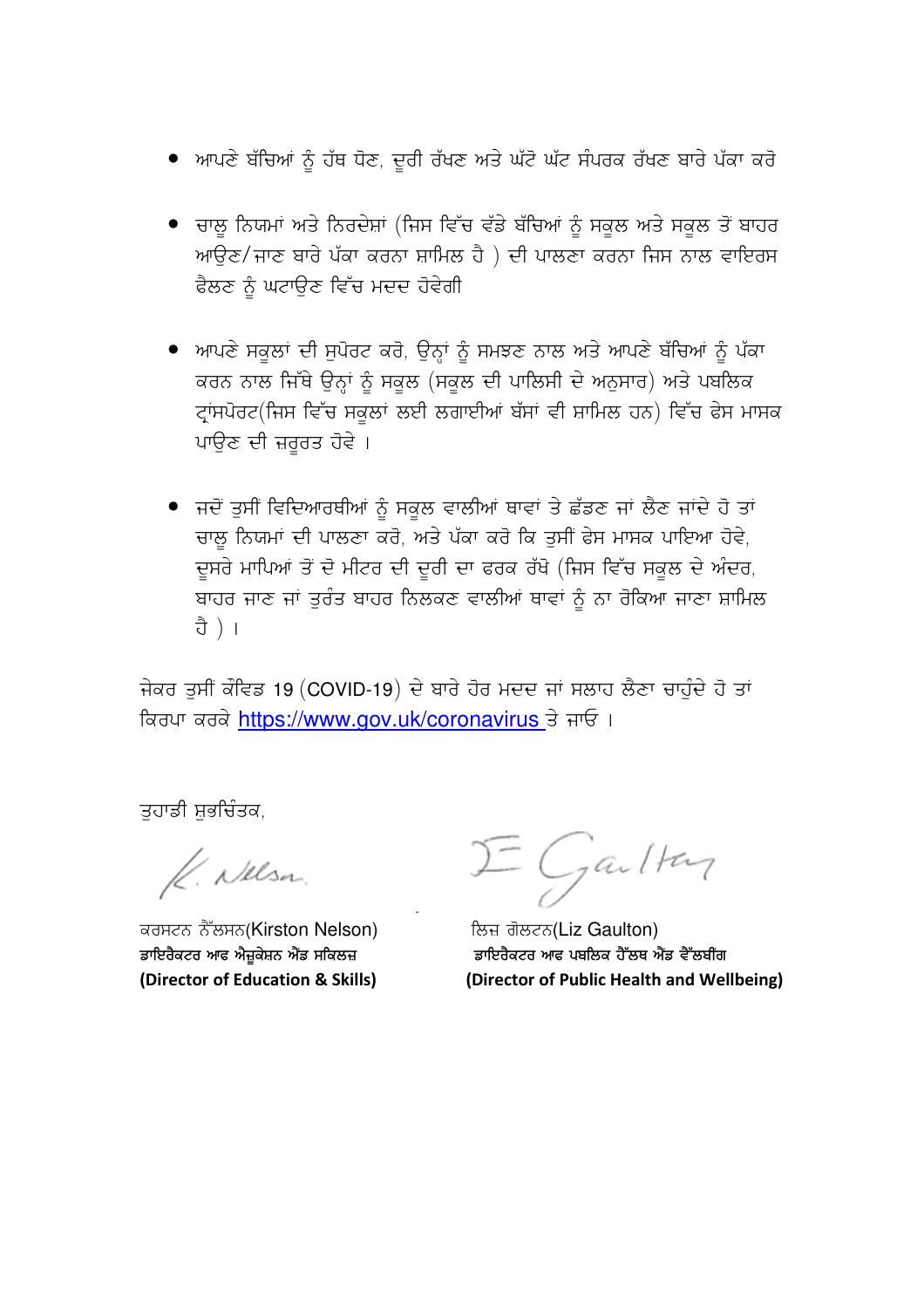

Dragi parinti/ tutori,

Avand in vedere situatia schimbatoare si restrictiile pe plan national care urmeaza sa fie impuse, am vrut sa va scriu pentru a va multumi pentru sprijinul continuu pe care ni-l acordati si pentru a va da mai multe asigurari in ceea ce priveste situatia scolilor scolari in Coventry.

Faptul ca tinerii si copii au nevoie sa aiba o viata cat mai normala posibil, in ciuda restrictiilor nationale, este un lucru recunoscut pe plan local si national. Suntem norocosi sa avem scoli minunate cu profesori excelenti si dedicati si credem ca toti copii ar trebui sa fie la ore nu numai pentru a invata dar si pentru sanatatea lor mentala si fizica.

Suntem incantati ca putem ajuta copilul/copii dumneavoastra sa isi continue educatia. Suntem constienti ca vor continua sa apara situatii in care copii/tinerii vor trebui sa se auto-izoleze daca vin in contact cu cazuri confirmate din scoala. Aceasta este insa o masura necesara in prevenirea raspandirii virusului COVID 19 si pentru a mentine scolile deschise pentru cat mai multi tineri si copii.

In situatiile in care elevii trebuie sa se auto-izoleze scolile vor putea sa ii ajute pe acestia sa invete prin pachete special create pentru invatarea la disatanta si vor continua sa dezvolte ceea ce s-a aplicat in primavera si in vara. As vrea sa va mai asigur si de faptul ca inchidrea totala sau partiala a unei institutii de invatamant nu este niciodata o decizie usoara si aceasta masura va fi luata de catre institutia de invatamant, autoritatea locala si departamentul de sanatate publica si se vor lua in considereare circumstantele la nivel local, sfaturile departamentului de sanatate publica din Anglia si indrumarile Guvernului.

Vom continua sa luam toate masurile necesare pentru a ne asigura ca scolile noastre sunt sigure si as vrea sa va multumesc pentru sprijinul continuu in a opri raspandirea virusului COVID 19. Scolile vor tine sub observatie factorii de risc din locatiile lor si vor adapta evaluarile de risc pentru a include si situatia prezenta. Pe plan local se vor impartasi informatii cu privire la siguranta scolilor pentru a ne asigura ca scolile pot ramane deschise si copii pot fi in siguranta cat timp sunt la scoala.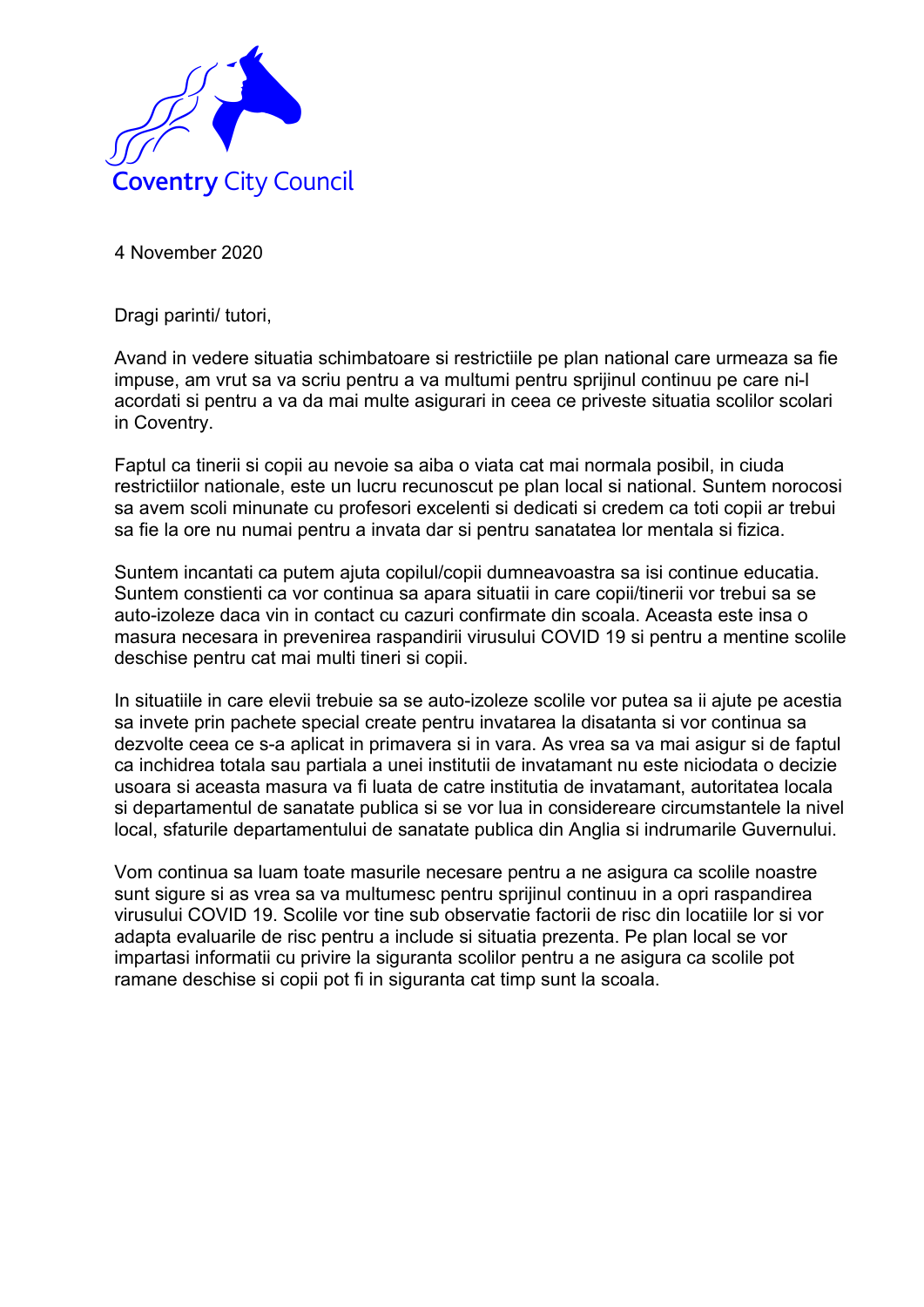Odata cu impunerea restrictiilor pe plan national, acestea vor fi mai severe iar in calitate de parinti sau tutori sunt cateva lucruri pe care va trebui sa continuati sa le faceti pentru a ne ajuta sa mentinem institutiile de invatamant deschise si in siguranta. Aceste lucruri sunt:

- Sa nu va trimiteti copii la gradinita, scoala sau colegiu daca prezinta simptome de coronavirus sau daca cineva din casa are simptome.
- Sa tineti copilul acasa daca au fost identificati ca au fost in contact cu o persoana infectata din scoala sau de altundeva
- Sa faceti un test daca dumenavoastra sau copilul dumneavoastra prezinta simptome – chiar daca usoare - si sa informati gradinita, scoala sau colegiul de rezultatul testului. Desi au fost probleme in ceea ce priveste capacitatea de testare, acum aceste probleme s-au rezolvat.
- Sa va asigurati ca toate persoanele din casa se izoleaza daca un membru al familiei asteapta rezultatele unui test si continuati sa va izolati daca rezultatul testului este pozitiv.
- Sa reamintiti copiilor cum trebuie sa se spele pe maini si sa reduca contactul cu alte persoane
- Sa urmati indrumarile si regulile actuale( inclusiv recomandarile pentru copii care calatoresc la/de la scoala) care vor ajuta la reducerea numarului de infectari
- Sa reamintiti copiilor ca trebuie sa poatre masca atat in scoala(acolo unde este cazul) cat si pe mijloacele de transport in comun(inclusiv autobuzele scolii)
- Sa respectati regulile atunci cand duceti/aduceti copii la/de la scoala si sa va asigurati ca purtati masca si mentineti distanta de 2 metrii fata de ceilalti parinti( inclusiv prin a nu bloca intrarile, iesirile sau zonele din imediata apropiere a scolii)

Daca aveti nevoie de ajutor aditional sau sfaturi in ceea ce priveste COVID-19, va rugam sa vizitati pagina web

https://www.gov.uk/coronavirus

Cu respect,

K. Nelsa.

Kirston Nelson Liz Gaulton

 $\Sigma$  Gailton

**Director of Education & Skills Director of Public Health and Wellbeing**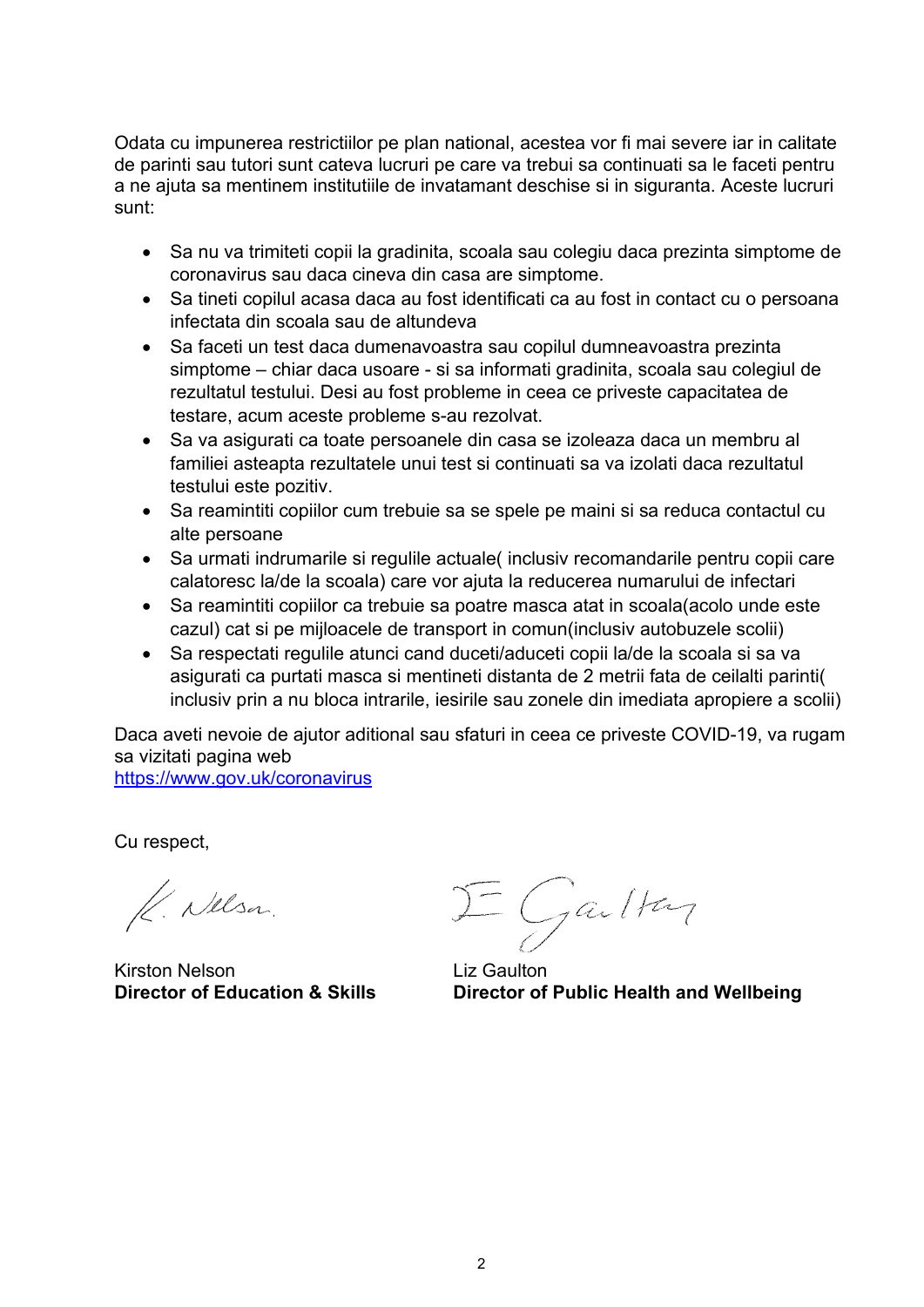

## **4 Ноября 2020**

Уважаемые родители/ опекуны,

В свете последних изменений в ситуации в стране и незамедлительным началом национального карантинного режима, в этом письме я хочу поблагодарить вас за вашу постоянную поддержку и уведомить вас о дальнейших действиях школ в городе Ковентри.

На местном и национальном уровне было признано, что несмотря на карантинные ограничения в стране, очень важно, чтобы дети и молодые люди, продолжали вести как можно более нормальный образ жизни. Нам очень повезло иметь такие замечательные школы, в которых работают отличные и посвященные своему делу преподаватели и сотрудники школ. Мы считаем, что все ученики должны посещать уроки не только для того, чтобы получать образование, но и ради их эмоционального и физического здоровья.

Мы рады, что можем помогать вашим детям продолжать получать образование. Мы знаем, что в нашем городе были и будут ситуации, когда детям и молодым людям необходимо будет само-изолироваться, по причине контакта с подтвержденным случаем вируса в образовательном учреждении. Это является необходимой мерой предотвращения распространения КОВИД 19 и для того, чтобы как можно больше детей и молодых людей продолжали посещать учебные заведения.

В случае, если ученикам нужно будет само-изолироваться, школы будут помогать им с помощью удаленных образовательных программ, а во время весеннего и летнего семестра продолжат заниматься по заданной программе. Я хочу уверить вас, что к решению о частичном или полном закрытии учебного заведения мы всегда относимся очень серьезно. Оно принимается после проведения детального обсуждения между учебным заведением, местной властью и отделом по вопросам общественного здоровья, принимая во внимание особенности местной ситуации и руководствуясь советом отдела по вопросам общественного здоровья в Англии и руководством правительства страны.

Мы продолжаем предпринимать все меры, чтобы наши школы были как можно безопасными, и я хотел бы поблагодарить вас за то, что вы продолжаете помогать нам уменьшать случаи заражения коронавирусом в нашем городе. Школы попрежнему проверяют риски заражения в их учреждениях и вводят изменения в проверки на риск, мы также делимся этой информацией со всеми школами в городе для того, чтобы те могли работать в безопасности.